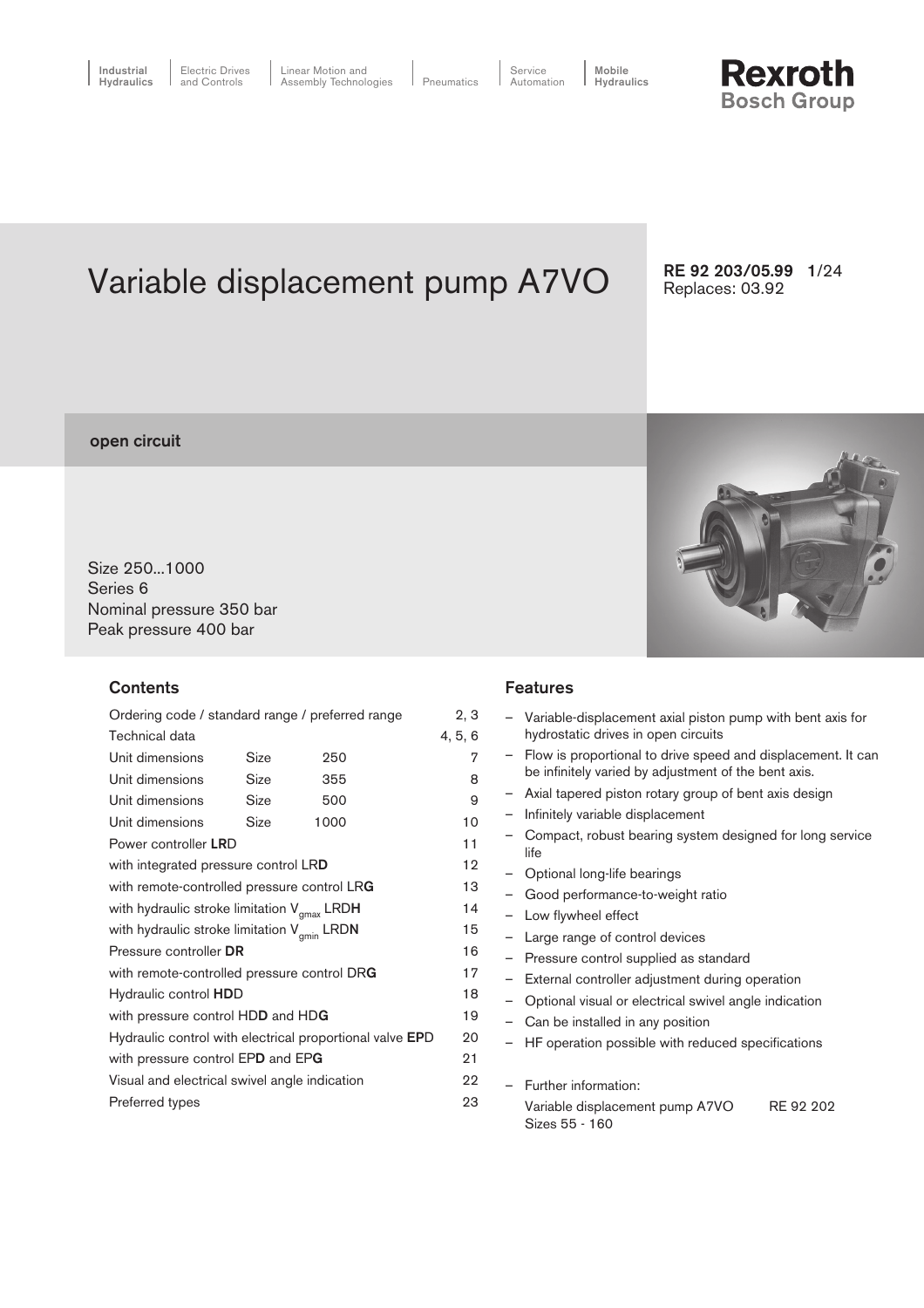| = Preferred range (short delivery times)<br>(Preferred types see page 23)<br><b>Fluid</b><br>Mineral oil (no short code)<br>HF fluids (only with shaft bearing "L")<br>E |                          |                          |
|--------------------------------------------------------------------------------------------------------------------------------------------------------------------------|--------------------------|--------------------------|
|                                                                                                                                                                          |                          |                          |
|                                                                                                                                                                          |                          |                          |
|                                                                                                                                                                          |                          |                          |
|                                                                                                                                                                          |                          |                          |
|                                                                                                                                                                          |                          |                          |
| Axial piston unit                                                                                                                                                        |                          |                          |
| Bent axis design, variable                                                                                                                                               |                          |                          |
| A7V<br>Nominal pressure 350 bar, peak pressure 400 bar                                                                                                                   |                          |                          |
| <b>Drive shaft bearings</b><br>355<br>500<br>1000<br>250                                                                                                                 |                          |                          |
| Mechanical bearings (no short code)<br>$\bullet$<br>$\bullet$<br>$\bullet$                                                                                               |                          |                          |
| Long-life bearings<br>$\bullet$<br>$\bullet$<br>$\bullet$<br>$\bullet$<br>L                                                                                              |                          |                          |
| <b>Operating mode</b>                                                                                                                                                    |                          |                          |
| Pump, open-loop circuit<br>${\bf 0}$                                                                                                                                     |                          |                          |
| <b>Size</b>                                                                                                                                                              |                          |                          |
| 55-160 see RE 92 202<br>250<br>355<br>Displacement $V_q$ (cm <sup>3</sup> )<br>500                                                                                       | 1000                     |                          |
| <b>Control devices</b>                                                                                                                                                   |                          |                          |
| Power controller<br>LR<br>D<br>O                                                                                                                                         | $\bigcirc$               | <b>LRD</b>               |
| G<br>LR<br>●<br>LR<br>D<br>H1<br>$\bullet$<br>$\bullet$<br>$\bullet$                                                                                                     | $\bigcirc$<br>$\bigcirc$ | <b>LRG</b><br>LRDH1      |
| G<br>H1<br><b>LR</b><br>$\bullet$<br>$\bullet$                                                                                                                           | $\bigcirc$               | LRGH1                    |
| H2<br>LR<br>D<br>$\bullet$<br>$\bullet$                                                                                                                                  | $\bigcirc$               | LRDH <sub>2</sub>        |
| G<br>H <sub>2</sub><br>LR                                                                                                                                                | $\bigcirc$               | LRGH <sub>2</sub>        |
| H <sub>3</sub><br>$\mathsf{LR}$<br>D                                                                                                                                     | $\bigcirc$               | LRDH3                    |
| H <sub>3</sub><br>LR<br>G                                                                                                                                                | $\bigcirc$               | LRGH3                    |
| LR<br>$\mathsf{D}%$<br>N <sub>1</sub><br>$\bullet$<br>$\bullet$<br>0                                                                                                     | $\bigcirc$               | LRDN1                    |
| LR<br>G<br>N <sub>1</sub><br>$\bullet$<br>$\bullet$<br>LR<br>N <sub>2</sub><br>D<br>●<br>●                                                                               | $\bigcirc$<br>$\bigcirc$ | LRGN1<br>LRDN2           |
| LR<br>G<br>N <sub>2</sub>                                                                                                                                                | $\bigcirc$               | LRGN <sub>2</sub>        |
| <b>LR</b><br>N3<br>$\mathsf{D}$                                                                                                                                          | $\bigcirc$               | LRDN3                    |
| G<br>N3<br>LR                                                                                                                                                            |                          | LRGN3                    |
| Hydraulic stroke control, basic setting V <sub>amin</sub><br>Integrated pressure control (invariable)                                                                    |                          |                          |
| $1 = \Delta p$ 10bar; $2 = \Delta p$ 25bar; $3 = \Delta p$ 35bar<br>Remote-controlled pressure control-<br>Hydraulic stroke limitation, basic setting V <sub>amax</sub>  |                          |                          |
| Pressure controller<br>DR                                                                                                                                                | ◯                        | <b>DR</b>                |
| G<br>DR                                                                                                                                                                  | $\bigcirc$               | <b>DRG</b>               |
| Remote-controlled pressure control                                                                                                                                       |                          |                          |
| Hydraulic control, dependent on pilot pressure<br>HD<br>D                                                                                                                |                          | HD1D                     |
| G<br>${\sf HD}$<br>0                                                                                                                                                     | $\bullet$                | HD1G                     |
| $\overline{2}$<br>$\mathsf D$<br>HD<br>$\bullet$                                                                                                                         |                          | HD <sub>2</sub> D        |
| $\overline{2}$<br>G<br>HD<br>3<br>HD<br>$\mathsf D$                                                                                                                      |                          | HD <sub>2G</sub><br>HD3D |
| HD<br>3<br>G                                                                                                                                                             |                          | HD3G                     |
| Remote-controlled pressure control<br>Pilot pressure increase $\Delta p = 10$ bar (1);                                                                                   |                          |                          |
| Integrated pressure control (invariable)<br>25 bar (2);<br>35 bar (3)                                                                                                    |                          |                          |
| Hydraulic control<br>EP<br>D<br>$\bullet$                                                                                                                                | $\bigcirc$               | EP1D                     |
| with electrical proportional valve<br>G<br>EP<br>$\mathbf{1}$<br>$\bullet$                                                                                               | $\bigcirc$               | EP1G                     |
| $\overline{2}$<br>EP<br>$\mathsf D$                                                                                                                                      | $\bigcirc$               | EP2D                     |
| EP<br>$\overline{2}$<br>G<br>Control voltage 12 V (1)<br>Remote-controlled pressure control                                                                              | $\bigcirc$               | EP2G                     |
| Control voltage 24 V (2) $\int$<br>Integrated pressure control (invariable)                                                                                              |                          |                          |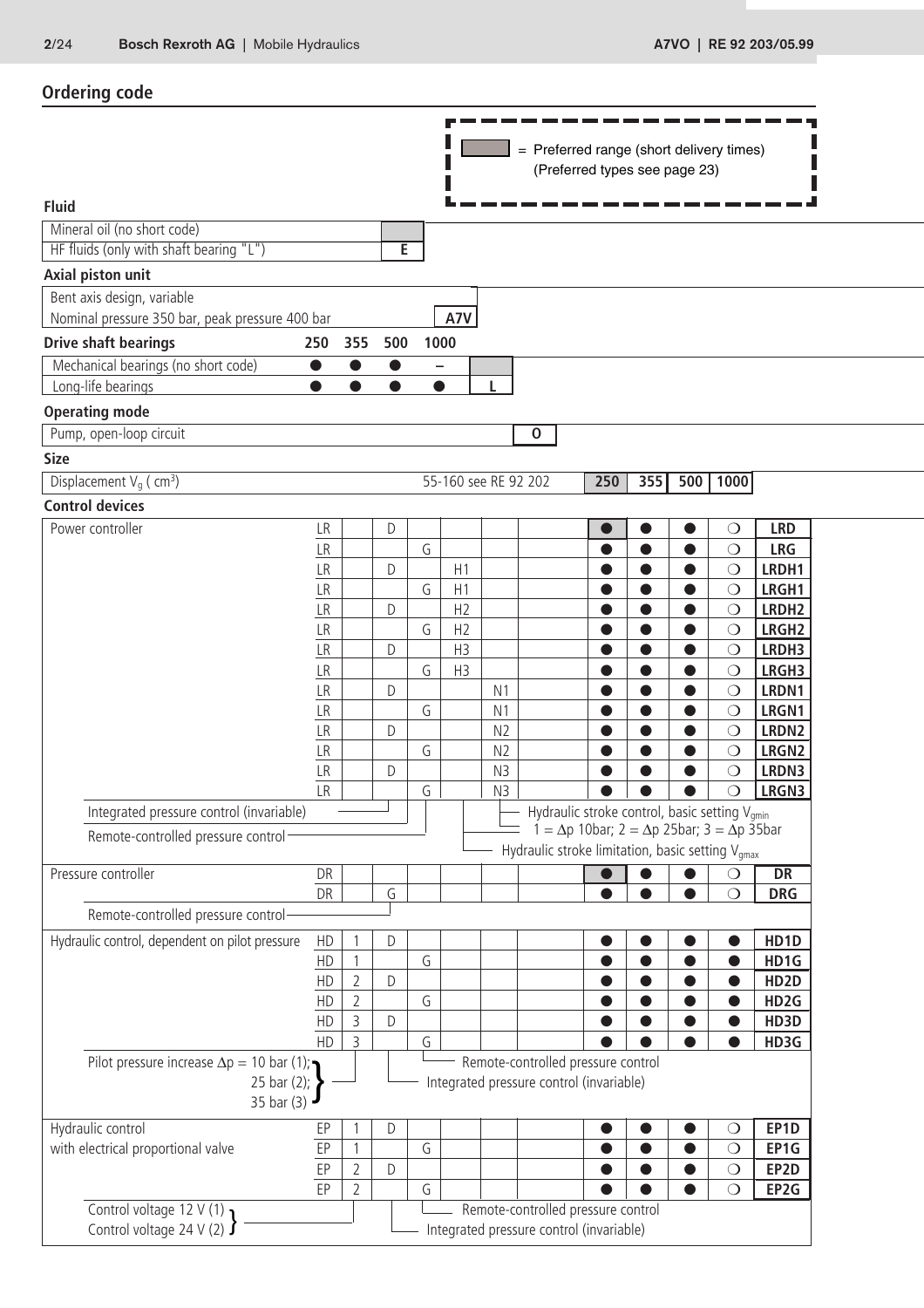# **Ordering code**

|                                                                                        | A7V | $\mathbf 0$   |                          |                          | $\prime$                | 63                                    |                |              |
|----------------------------------------------------------------------------------------|-----|---------------|--------------------------|--------------------------|-------------------------|---------------------------------------|----------------|--------------|
| <b>Fluid</b>                                                                           |     |               |                          |                          |                         |                                       |                |              |
|                                                                                        |     |               |                          |                          |                         |                                       |                |              |
|                                                                                        |     |               |                          |                          |                         |                                       |                |              |
| Axial piston unit                                                                      |     |               |                          |                          |                         |                                       |                |              |
|                                                                                        |     |               |                          |                          |                         |                                       |                |              |
| <b>Drive shaft bearings</b>                                                            |     |               |                          |                          |                         |                                       |                |              |
|                                                                                        |     |               |                          |                          |                         |                                       |                |              |
| <b>Operating mode</b>                                                                  |     |               |                          |                          |                         |                                       |                |              |
|                                                                                        |     |               |                          |                          |                         |                                       |                |              |
| <b>Size</b>                                                                            |     |               |                          |                          |                         |                                       |                |              |
|                                                                                        |     |               |                          |                          |                         |                                       |                |              |
| <b>Control devices</b>                                                                 |     |               |                          |                          |                         |                                       |                |              |
|                                                                                        |     |               |                          |                          |                         |                                       |                |              |
| <b>Series</b>                                                                          |     |               |                          |                          |                         |                                       |                |              |
|                                                                                        |     |               |                          |                          |                         |                                       |                |              |
|                                                                                        |     |               | 63                       |                          |                         |                                       |                |              |
| <b>Direction of rotation</b>                                                           |     |               |                          |                          |                         |                                       |                |              |
| Viewed on shaft end                                                                    |     | clockwise     |                          | ${\sf R}$                |                         |                                       |                |              |
|                                                                                        |     | anticlockwise |                          | L                        |                         |                                       |                |              |
| <b>Seals</b>                                                                           |     |               |                          |                          |                         |                                       |                |              |
| FKM (fluoride rubber to DIN ISO 1629)<br><b>Shaft ends</b>                             |     |               |                          |                          | $\overline{\mathsf{V}}$ |                                       |                |              |
| Splined shaft<br><b>DIN 5480</b>                                                       |     |               |                          |                          |                         | Z                                     |                |              |
| Parallel with key<br><b>DIN 6885</b>                                                   |     |               |                          |                          |                         | $\overline{P}$                        |                |              |
| <b>Mounting flange</b>                                                                 |     |               | 250                      | 355                      | 500                     | 1000                                  |                |              |
| ISO - 4 hole                                                                           |     |               | $\bullet$                | $\overline{\phantom{0}}$ |                         |                                       | В              |              |
| ISO - 8 hole                                                                           |     |               | $\overline{\phantom{0}}$ | ●                        |                         | $\bullet$                             | $\overline{H}$ |              |
| <b>Connection for service lines</b>                                                    |     |               | 250                      |                          | 355 500                 | 1000                                  |                |              |
| Pressure ports A(B)<br>SAE at rear<br>ı<br>ſ<br>Suction port S<br>(metric thread)      |     |               | $\bullet$                |                          |                         | $\bullet$                             |                | 01           |
| SAE on opposite sides<br>Pressure ports A(B)<br>$\mathbf{I}$                           |     |               |                          |                          |                         |                                       |                |              |
| Suction port S<br>(metric thread)<br>J                                                 |     |               |                          |                          |                         | $\bigcirc$                            |                | 02           |
| <b>Swivel angle indication</b>                                                         |     |               | 250                      | 355                      | 500                     | 1000                                  |                |              |
| Without swivel angle indication (no short code)<br>With visual swivel angle indication |     |               | $\bullet$<br>$\bullet$   | $\bullet$<br>$\bullet$   | $\bullet$<br>$\bullet$  | $\overline{\phantom{0}}$<br>$\bullet$ |                | $\mathsf{V}$ |

 $\bullet$  = available  $\bigcirc$  = in preparation  $-$  = not available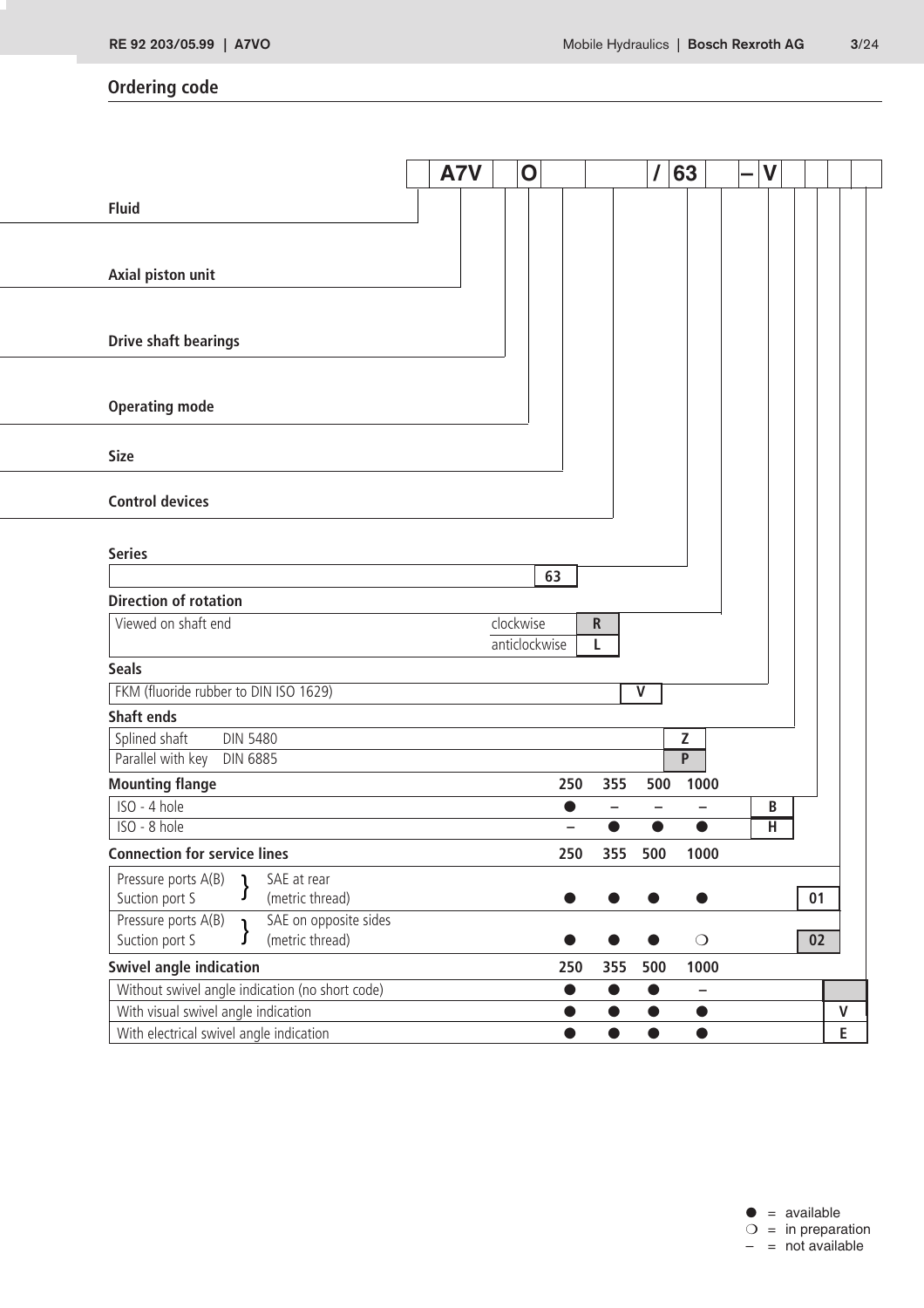## **Technical data**

#### **Hydraulic fluid**

Before starting a project, please obtain detailed information on the choice of hydraulic fluids and application conditions from our catalogue data sheets RE 90220 (Mineral oil), RE 90221 (Environment-friendly hydraulic fluids) and RE 90223 (HF fluids).

Reduced operating data may have to be considered when using HF fluids and ecologically acceptable fluids. Please consult us. (when ordering, please print the full name of the hydraulic fluid used in your application)

#### **Operating viscosity range**

We recommend that you choose an operating viscosity (at operating temperature) in the optimal range for both the efficiency and service life of the unit, i.e.:

 $v_{\text{opt}} =$  optimal operating viscosity 16 ... 36 mm<sup>2</sup>/s

(based on the tank temperature in the case of open circuit applications).

#### **Viscosity limits**

The limiting values for viscosity are as follows:

 $v_{\text{min}} = 10 \text{ mm}^2$ /s

momentary, at max. permissible leakage oil temperature 90°C.

 $v_{\text{max}} = 1000 \text{ mm}^2/\text{s}$ 

momentary, during cold starting.

#### **Temperature range (see selection diagram)**

 $t_{min} = -25$ <sup>o</sup>C

 $t_{\text{max}} = 90^{\circ}C$ 

Note that the max. fluid temperature must not be exceeded at any point (e.g. around the bearings).

#### **Filtration of hydraulic fluid**

The finer the filtration, the higher the degree of purity achieved for the hydraulic fluid and the longer the service life of the axial piston unit. To ensure correct functioning of the axial piston unit, the following minimum purity grade for the hydraulic fluid is required:

9 to NAS 1638

```
18/15 to ISO/DIS 4406.
```
If the grades specified above cannot be maintained, please consult us.

#### **Selection chart**



In order to select the correct hydraulic oil, it is necessary to know the operating temperature (open circuit: tank temperature) as a function of the ambient temperature.

The hydraulic oil should be selected so that in the operating temperature range the operating viscosity lies within the optimal range ( $v_{\text{opt}}$ ) – see shaded area of the selection graph. We recommend you to select the higher viscosity grade in each case. Example:

at an ambient temperature of X°C, an operating temperature (open circuit: tank temperature) of 60°C is established.

In the optimal viscosity range ( $v_{opt}$ , shaded area), this temperature corresponds to viscosity grades VG 46 or VG 68. Select VG 68.

Important:

The leakage oil temperature is influenced by pressure and speed and is typically higher than the tank temperature. However, the temperature must not exceed the maximum of 90°C at any point in the system.

If it is not possible to comply with the above conditions on account of extreme operating parameters or high ambient temperatures, we recommend that the housing be flushed via port U.

#### **Long-life bearings (L)**

(For long service life and when using HF fluids)

The external dimensions of the axial piston pump are identical with those of the version with mechanical bearings. Long-life bearings may be retrofitted in existing units. It is recommended that the bearings be flushed via port U.

#### **Flushing**

Quantities (recommended)

| Size                       | 250  | 355 | 500 | 1000 |  |
|----------------------------|------|-----|-----|------|--|
| q <sub>Rinse</sub> (L/min) | - 10 | 16  |     |      |  |

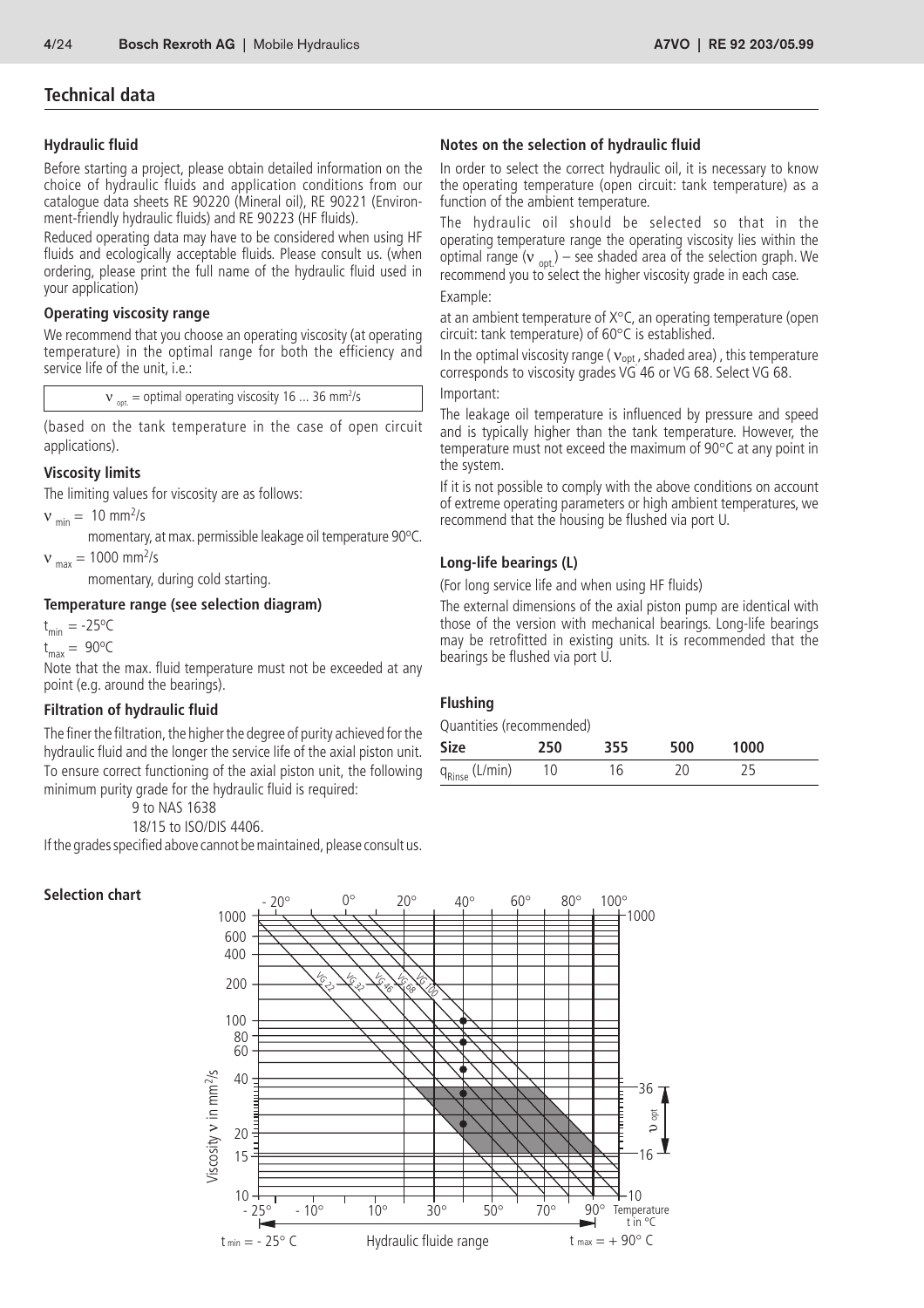## **Technical data**

(Valid for mineral oil operation; for water-based fluids see RE 90223, for ecologically acceptable fluids see RE 90221)

#### **Input operating pressure range**

| Absolute pressure at port S (suction port) |  |
|--------------------------------------------|--|
|--------------------------------------------|--|

| $P_{\text{abs min}}$                                                                                             | 0.8 bar |
|------------------------------------------------------------------------------------------------------------------|---------|
| $P_{\text{abs max}}$                                                                                             |         |
| . The following concerns the second service to the consideration of the self-shape of $\mathbf{B}_i$ is a second |         |

The input pressure determines the starting point of the **LR** power characteristic as well as of the LR.**H** and LR.**N** control characteristic. Start of control is set by the manufacturer at  $p_{abs} = 1$  bar.

An increase of input pressure causes an increase of control start and therefore produces a parallel shift in the control characteristic.

Detailed informations of the change on request.

#### **Output operating pressure range**

Pressure at port A or B

| Nominal pressure $p_N$  | 350 har |
|-------------------------|---------|
| Peak pressure $p_{max}$ | 400 bar |

(Pressure data to DIN 24312)

We recommend the use of a splined shaft (DIN 5480) for oscillating loads over 315 bar.

### **Direction of flow**

Clockwise **S** to **B** Anticlockwise **S** to **A**

#### **Symbol**

(without control)



#### **Ports**

B (A) Service lines

- S Suction port
- R Case drain fluid
- U Flushing port (For flushing the bearings)

**Determination of input pressure p**<sub>abs</sub> at suction port S or **reduction of displacement with increasing speed.**



#### **Case drain pressure**

The lower the speed and case drain pressure, the longer the service life of the shaft seal.

#### FKM (fluoride rubber) shaft seal

The values specified in the diagram are permissible limit values for intermittent pressure loads acting on the shaft seal and should not be exceeded.

The service life of the shaft seal is reduced when subjected to purely stationary pressure loads close to the max. permissible case drain pressure.



Special operating conditions may make it necessary to restrict these values.

#### **Important:**

- Max. permissible speeds of variable displacement pump (see table of values on page 6)
- Max. permissible housing pressure abs. max \_\_\_\_\_\_\_\_\_\_\_\_\_\_\_\_\_ 4 bar
- The housing pressure determines the starting point of the **HD** and **DR** control characteristic.

Start of control is set by the manufacturer at  $p_{abs} = 1$  bar.

An increase of the housing pressure causes an increase of control start and therefore produces a parallel shift in the control characteristic. Detailed informations of the change on request.

- The housing pressure must be equal or greater than the external pressure on the shaft seal.

#### **Installation position**

Can be installed in any position. The pump housing must be filled with hydraulic fluid before commissioning and must remain filled during operation. The drain line must be routed so that the housing is not drained when the pump is stationary, i.e. the end of the drain line must be below the minimum oil level in the tank.

The highest drain port R must always be used for filling the housing and for connecting the drain line.  $R_1$  or  $R_2$  must be connected.

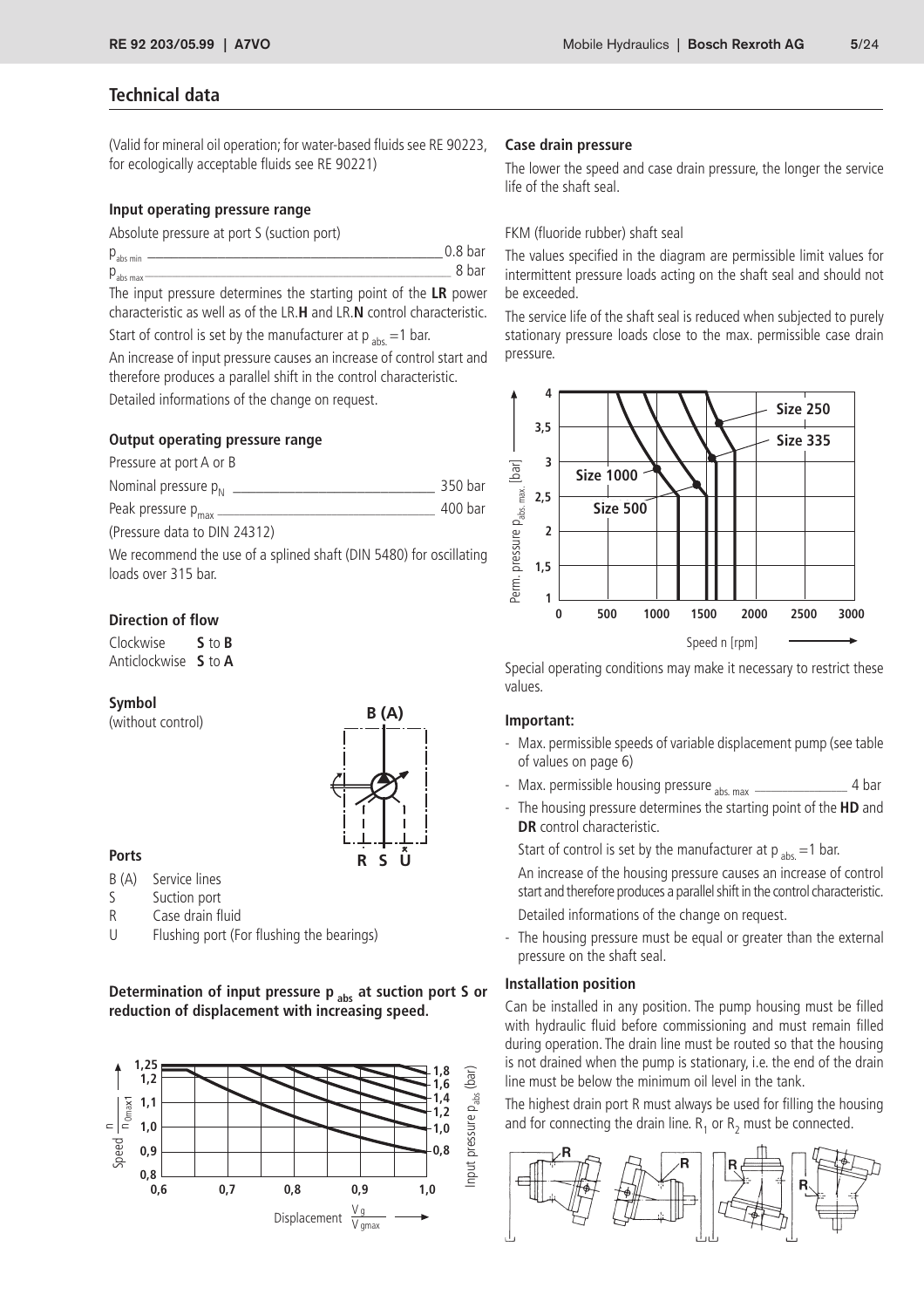## **Technical data**

**Table of values** (theoretical values, regardless of  $\eta_{_{\sf mb}}$  and  $\eta_{_{\sf v^{\prime}}}$  approximate values)

| <b>Size</b>                                               |                                                            | <b>Size</b>                 |                  | 250   | 355          | 500          | 1000         |
|-----------------------------------------------------------|------------------------------------------------------------|-----------------------------|------------------|-------|--------------|--------------|--------------|
| Displacement                                              |                                                            | $V_{q \max}$ <sup>1</sup> ) | $\text{cm}^3$    | 250   | 355          | 500          | 1000         |
|                                                           |                                                            | $V_{q min}$ <sup>1</sup> )  | $\text{cm}^3$    | 0     | $\mathbf{0}$ | $\mathbf{0}$ | $\mathbf{0}$ |
| Max. speed $2)$                                           | at $V_{q \max}$                                            | n <sub>o max1</sub>         | rpm              | 1500  | 1320         | 1200         | 950          |
| or with higher input pressure $p_{abs}$ at suction port S | Max. permissible speed (speed limit) when $V_q < V_{qmax}$ |                             |                  |       |              |              |              |
| (see diagram on page 5)                                   |                                                            | no max perm.                | rpm              | 1800  | 1600         | 1500         | 1200         |
| Max. flow $3)$                                            | at no max1 (Vg max)                                        | Qvo max1                    | L/min            | 364   | 455          | 582          | 922          |
| Max. power                                                |                                                            |                             |                  |       |              |              |              |
| $(\Delta p = 350$ bar)                                    | at Q <sub>vo max1</sub>                                    | $P_{o \, max1}$             | kW               | 212   | 265          | 340          | 538          |
| Permissible torque                                        | in continuous operation                                    |                             |                  |       |              |              |              |
| at $V_{g \max}$                                           | $(\Delta p = 350$ bar)                                     | $T_{max}$                   | Nm               | 1391  | 1976         | 2783         | 5565         |
| Moment of inertia                                         |                                                            |                             |                  |       |              |              |              |
| about the drive axis                                      |                                                            |                             | kgm <sup>2</sup> | 0.061 | 0.102        | 0.178        | 0.55         |
| Weight, approx.                                           |                                                            | m                           | kg               | 102   | 173          | 234          | 450          |
| Capacity                                                  |                                                            |                             |                  | 3     | 5            | 7            |              |
| Permissible loading of drive shaft: 4)                    |                                                            |                             |                  |       |              |              |              |
| Max. permissible axial force (at $p_{A,B}=1$ bar)         |                                                            | $+$ F $_{ax \, max}$        | N                | 4000  | 5000         | 6250         | 10000        |
|                                                           |                                                            | - $F$ ax max                | N                | 1200  | 1500         | 1900         | 2600         |
| Max. permissible radial force (at $p_{A,B}=1$ bar) $5$ )  |                                                            | $F_{q max}$                 | $\mathsf{N}$     | 1200  | 1500         | 1900         | 2600         |

1 ) Standard setting for limitation of the swivel angle. Please specify in plain text if a different setting is required. Setting ranges  $V_{\text{gmax}}$ :  $V_{\text{gmax}}$  to 0.8  $V_{\text{gmax}}$ 

 $V_{gmin}$ : 0 to 0.2  $V_{gmax}$ 

- <sup>2</sup>) The values apply for an absolute pressure (p<sub>abs</sub>) of 1 bar
- 3 ) Including 3% flow losses
- 4 ) When stationary or during pressureless circulation of the axial piston unit
- 5 ) Please consult us in cases with combined loads (axial and radial forces) and higher operating pressures (higher values are permissible in such cases)

### **Determination of size**

| Flow         | $V_g \cdot n \cdot \eta_v$<br>$q_v =$<br>$\overline{1000}$                                                                            |      | [L/min] $V_q =$ Geometric displacement [cm <sup>3</sup> ] per revolution<br>$\Delta p$ = Differential pressure [bar] |
|--------------|---------------------------------------------------------------------------------------------------------------------------------------|------|----------------------------------------------------------------------------------------------------------------------|
| Drive torque | $\frac{1.59 \cdot V_g \cdot \Delta p}{ }$<br>$100 \cdot \eta$ <sub>mh</sub>                                                           | [Nm] | $=$ Speed [rpm]<br>$\eta_{u}$ = Volumetric efficiency<br>= Mechanical-hydraulic efficiency<br>$\eta_{\rm mh}$        |
| Drive power  | $\frac{2 \pi \cdot T \cdot n}{T} = \frac{T \cdot n}{T \cdot T} = \frac{q_v \cdot \Delta p}{T}$ [kW]<br>$600 \cdot n$<br>60000<br>9549 |      | $\eta_t$ = Total efficiency ( $\eta_t = \eta_v \cdot \eta_{mb}$ )                                                    |

**Forces**

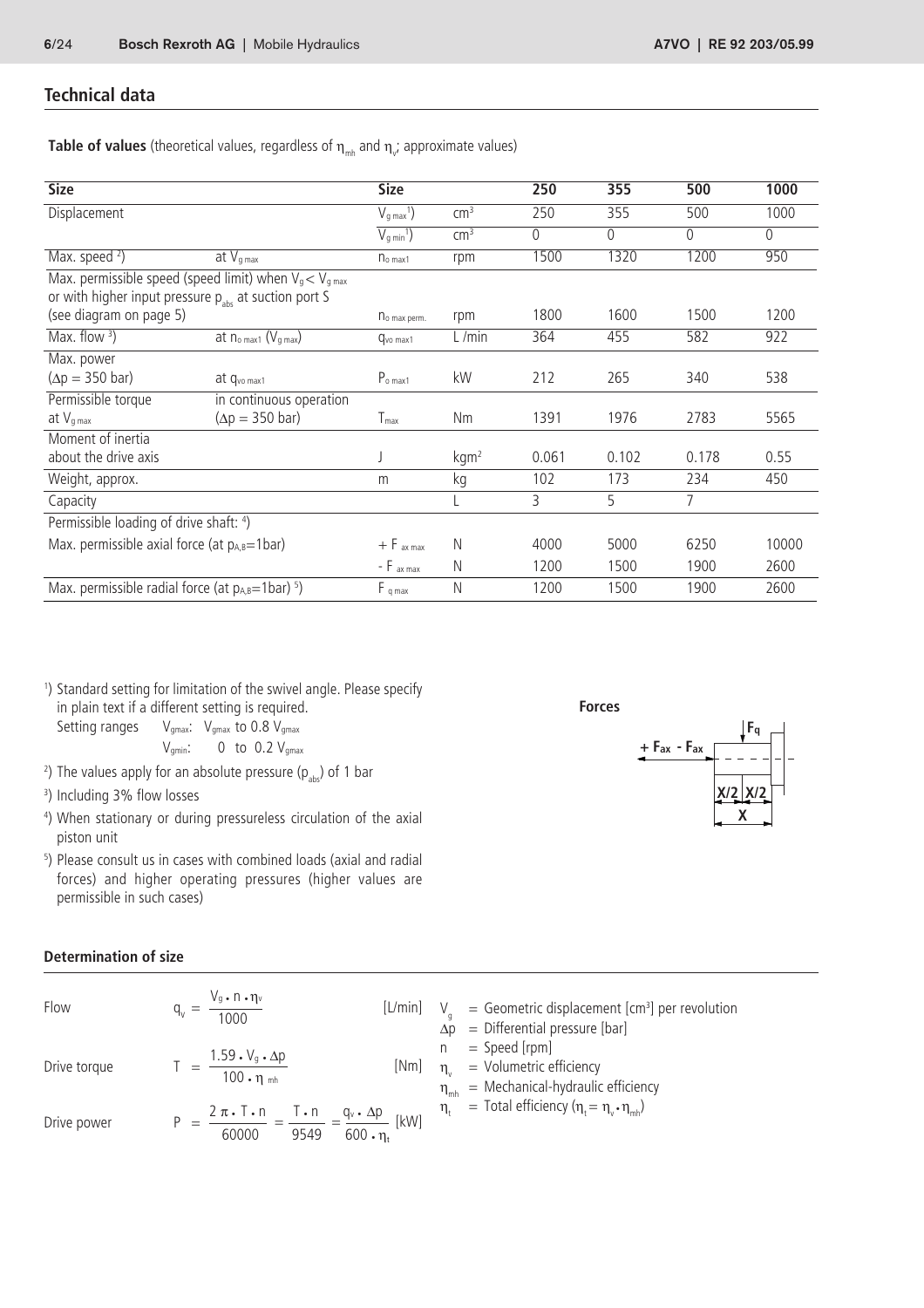## **Unit dimensions, size 250**

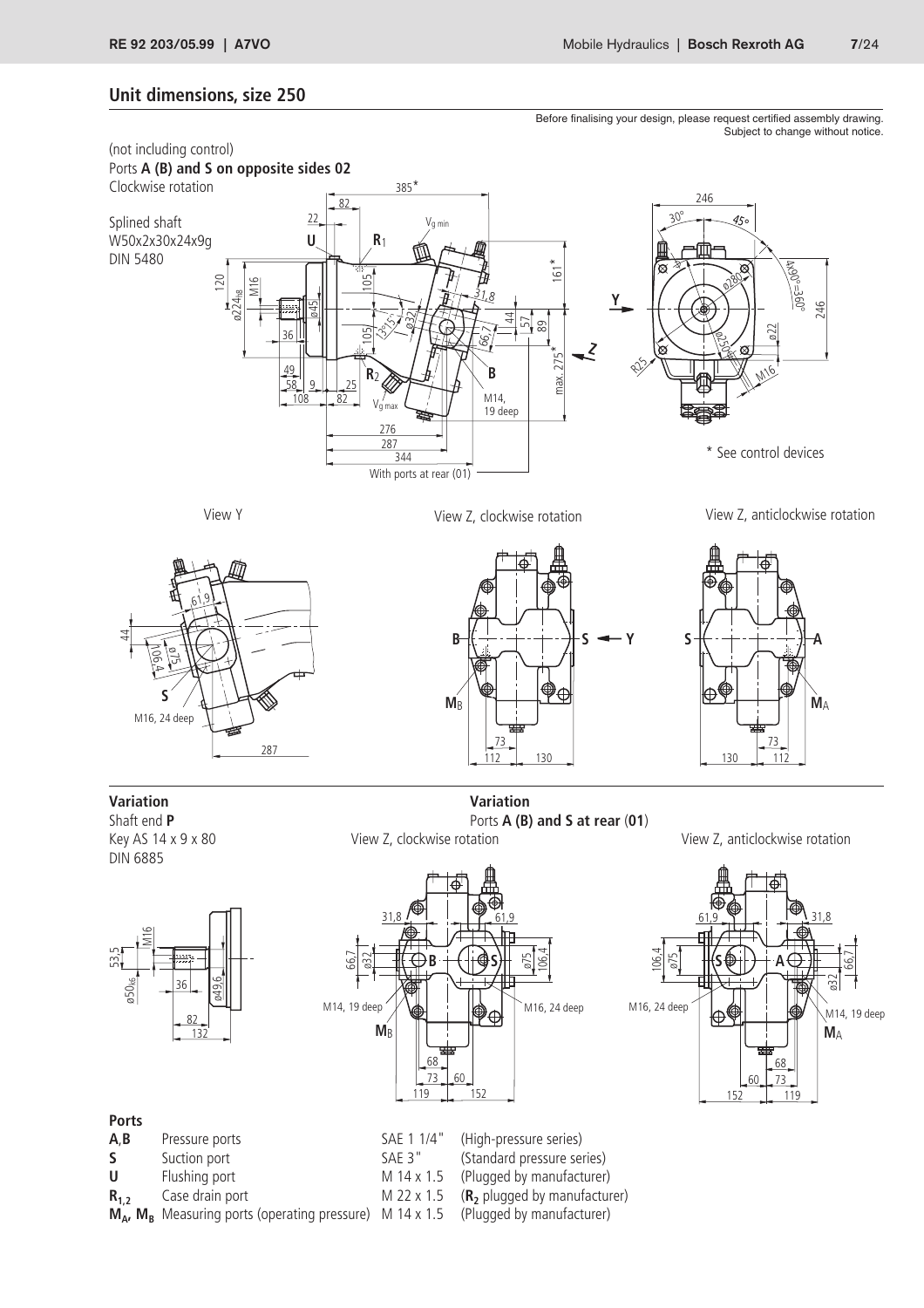$M_A$ ,  $M_B$  Measuring ports (operating pressure) M 14 x 1.5

## **Unit dimensions, size 355**

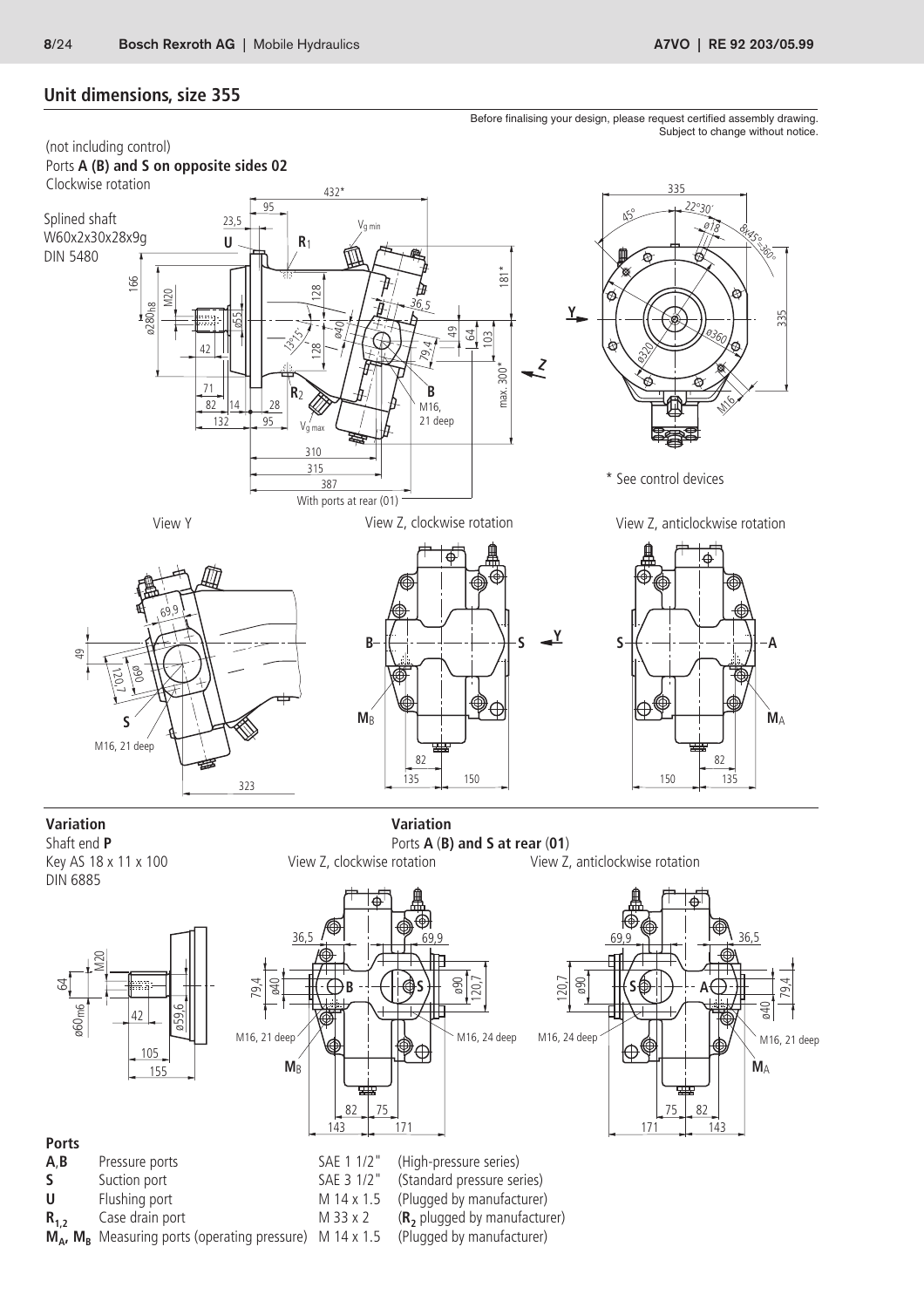## **Unit dimensions, size 500**

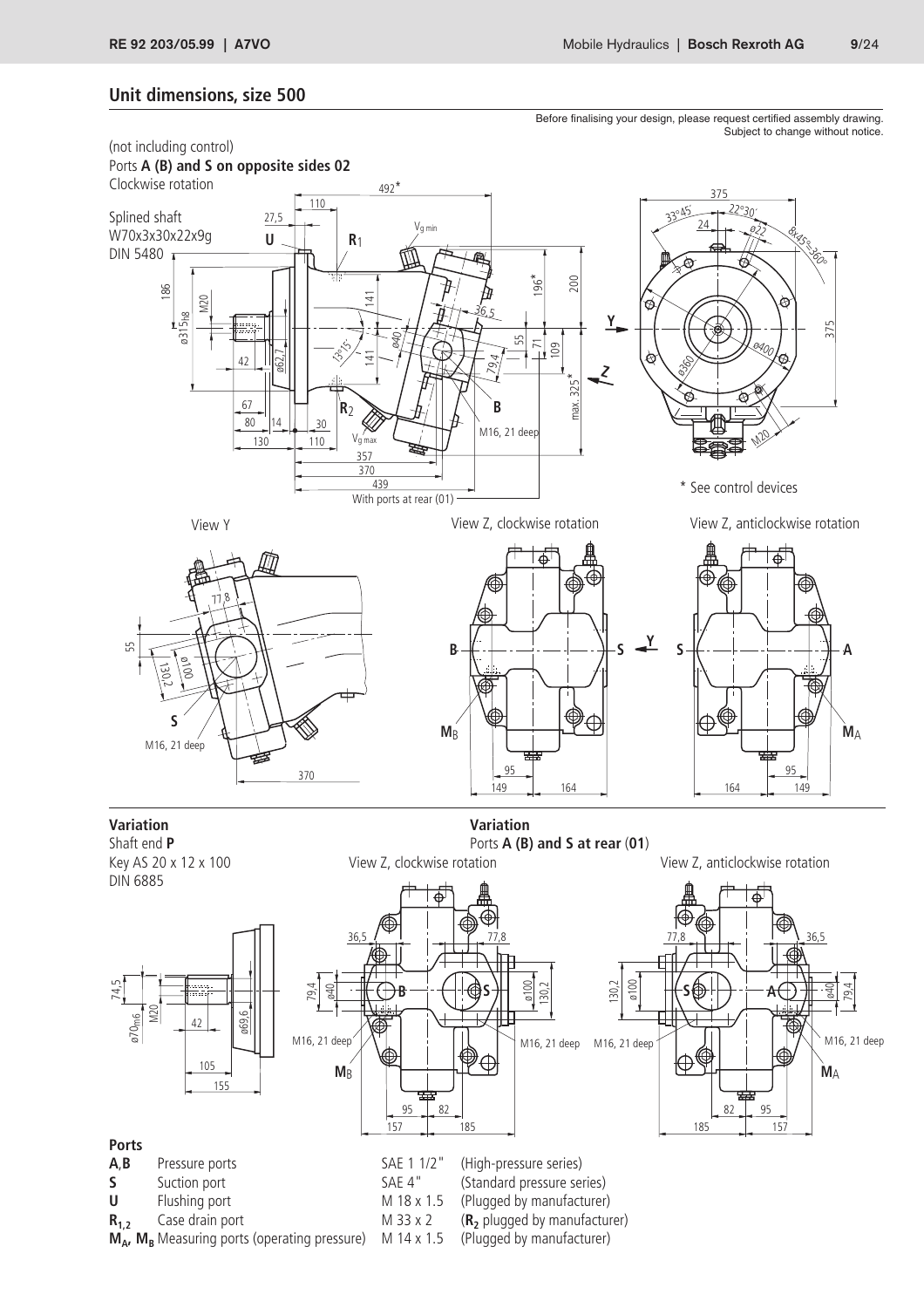## **Unit dimensions, size 1000**

(not including control) Ports **A (B) and S at rear 01** Anticlockwise rotation





\* See control devices

View Y View Z, clockwise rotation View Z, anticlockwise rotation







#### **Variation**

Shaft end **P** Key AS 25 x 14 x 125 DIN 6885



## **Ports**

- 
- 
- 
- 
- Case drain port **M** 42 x 2 **(R<sub>2</sub>** plugged by manufacturer)<br>Measuring ports (operating pressure) M 14 x 1.5 (Plugged by manufacturer)  $M_A$ ,  $M_B$  Measuring ports (operating pressure) M 14 x 1.5

**A,B** Pressure ports SAE 2" (High-pressure series)<br>
S Suction port SAE 5" (Standard pressure series)

- **S** Suction port SAE 5" (Standard pressure series)<br> **U** Flushing port M 18 x 1.5 (Plugged by manufacturer)
	-
- **U** Flushing port M 18 x 1.5 (Plugged by manufacturer)<br> **R**<sub>1</sub>, Case drain port M 42 x 2 (**R**<sub>2</sub> plugged by manufacturer)

Before finalising your design, please request certified assembly drawing. Subject to change without notice.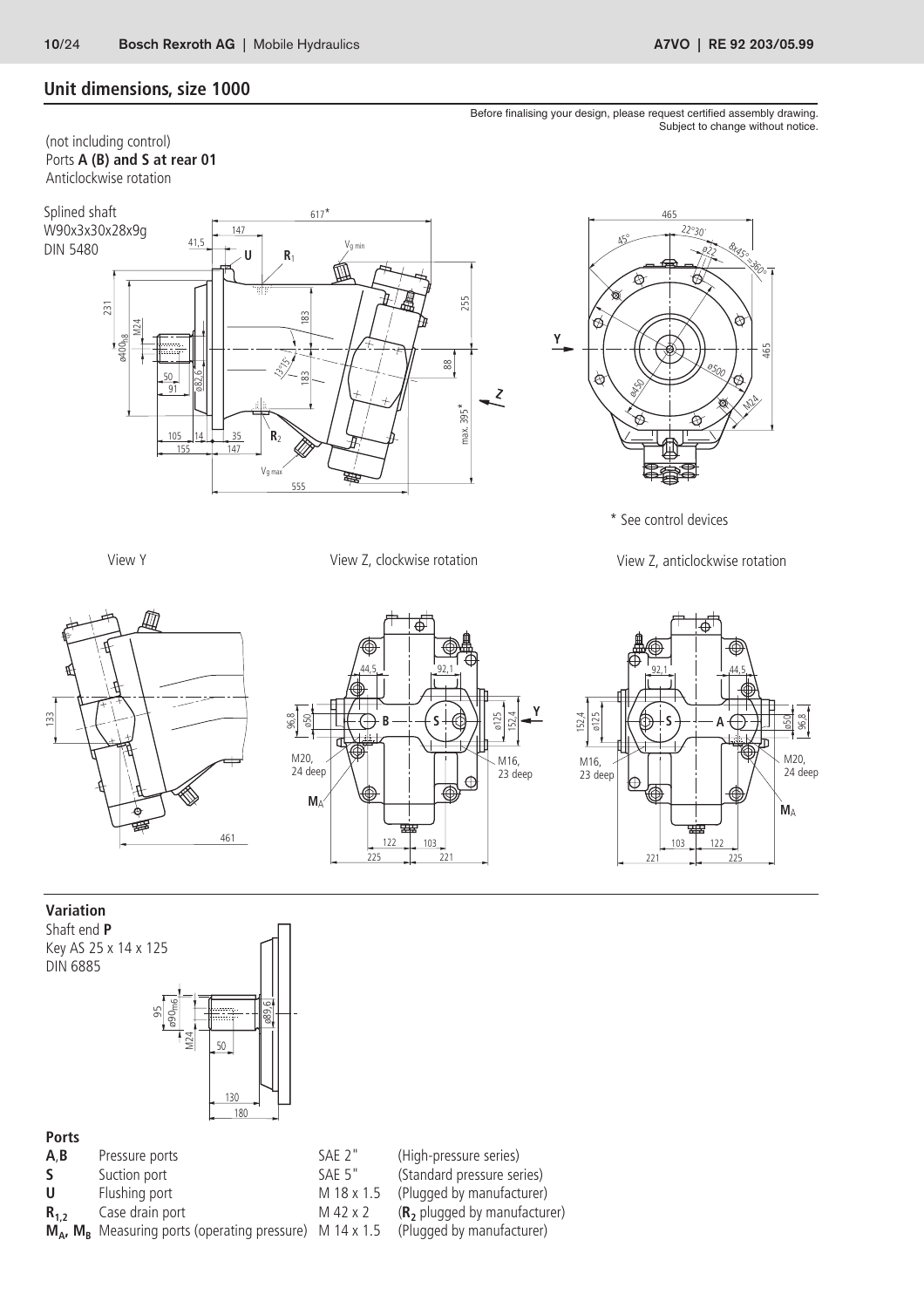## **LRD** Power controller, with integrated pressure control, initial setting V<sub>gmax</sub>

#### **Power control**

The power controller permits optimum utilization of the drive power by matching it precisely with the hyperbolic characteristic.

The power controller adjusts the pump displacement in accordance with the operating pressure so that a given drive power is not exceeded at constant drive speed.



The operating pressure acts on a lever mechanism via the measuring spool in the positioning piston. It is offset by the externally set spring force which acts on the pilot valve and determines the power setting.

The pump is maintained at the maximum displacement  $V_{qmax'}$  since the operating pressure is also present on the small side of the piston.

When the operating pressure exceeds the set spring force, the pilot valve is actuated via the lever mechanism, the larger piston area is supplied with positioning pressure and the pump swivels towards the smaller displacement  $V_{\text{amin}}$ . This in turn reduces the effective moment on the lever mechanism and the operating pressure can increase in the same ratio by which the output flow is reduced (p  $\bullet$  V<sub>a</sub> = constant).

Power control can be set to start between 50 and 300 bar.

#### **When ordering, please specify in plain text:**

Drive power P (kW) Drive speed n (rpm) Max. flow  $q_{v \text{ max}}$  (L/min)

#### **Characteristic**



**Integrated pressure control is supplied as standard** and overrides the power control. Description see page 12.

#### **Power characteristics in kW**









Circuit diagram and unit dimensions, see page 12.

Operating pressure p [bar]

 $\mathcal{C}_{\mathcal{O}}$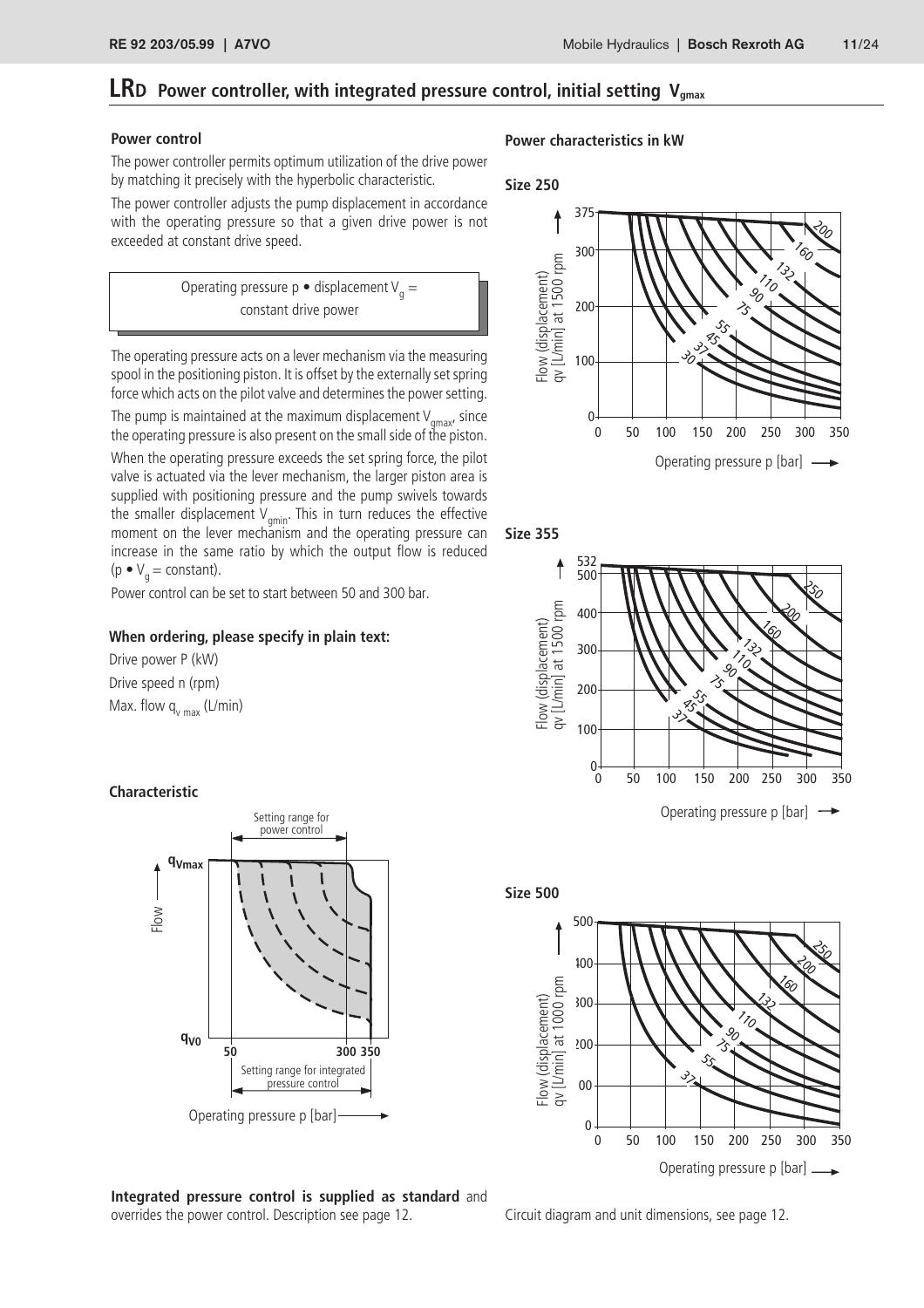# LRD Integrated pressure control, initial setting V<sub>gmax</sub>

Before finalising your design, please request certified assembly drawing. Subject to change without notice.

Pressure control overrides power control.

It protects the pump against excessive pressure and damage.

The pressure control valve is integrated into the port plate and can be set externally.

The pump adjusts in direction of minimum displacement upon reaching the set required pressure.

Pressure control can be set to start between 50 and 350 bar.

#### **Please specify the pressure control setting (bar) in plain text when ordering.**

The pressure relief valve included in the system to safeguard the maximum pressure must have a cracking pressure at least 20 bar above the control setting.

**Circuit diagram**, power controller with integrated pressure control



### **Unit dimensions**

General dimensions on pages 7-9.

Clockwise rotation







Anticlockwise rotation





#### **Ports**

**M** Measuring ports (Positioning pressure) M 14 x 1.5 (plugged)

| Unit dimensions |     |     |     |     |     |  |  |  |
|-----------------|-----|-----|-----|-----|-----|--|--|--|
| Size            | Α.  | Α.  | Α.  | Α.  |     |  |  |  |
| 250             | 385 | 170 | 248 | 297 | 227 |  |  |  |
| 355             | 430 | 175 | 279 | 333 | 257 |  |  |  |
| 500             | 490 | 200 | 306 | 382 | 284 |  |  |  |

#### **Characteristic**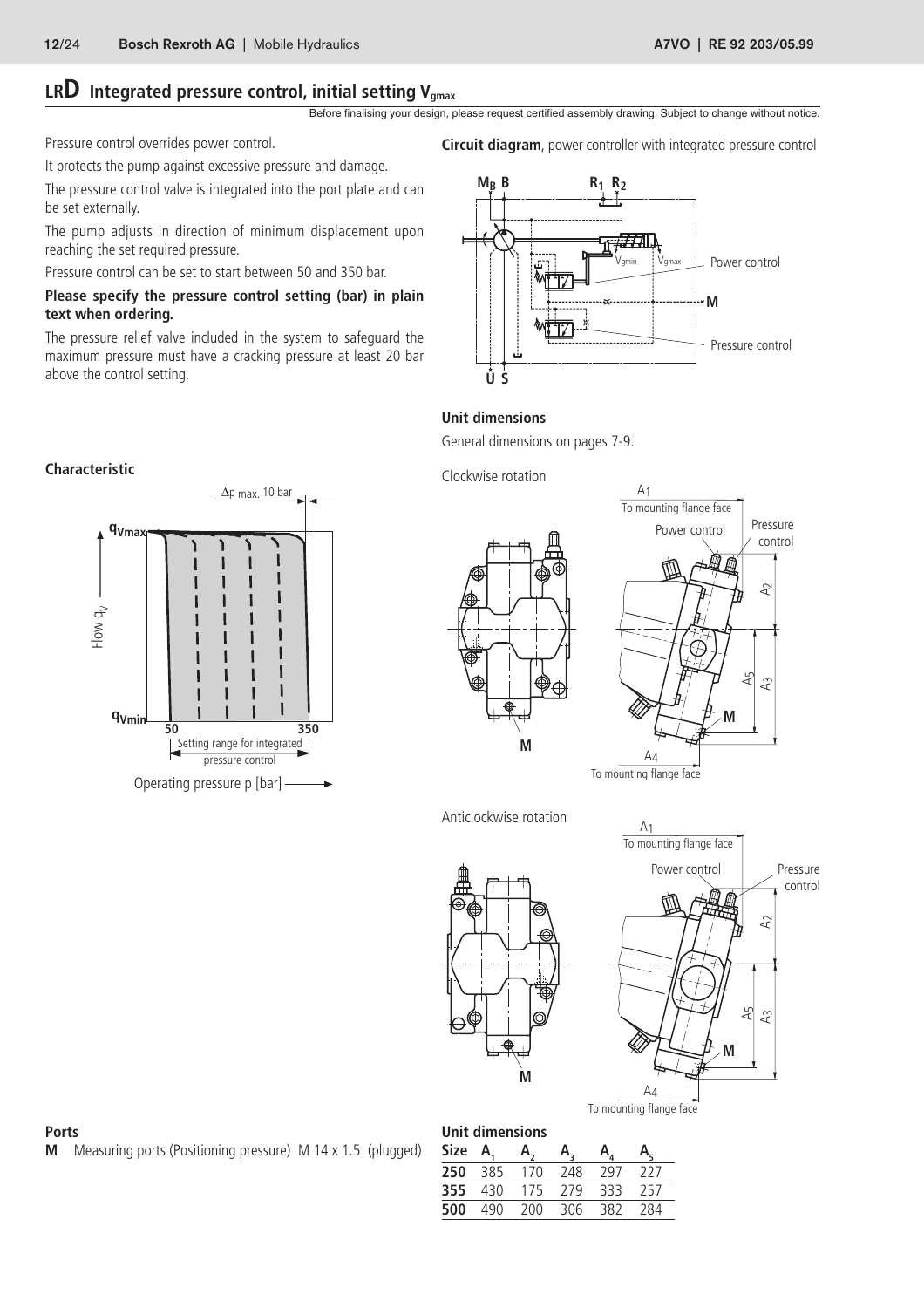## Variation LRG vith remote-controlled pressure control, initial setting V<sub>gmax</sub>

Before finalising your design, please request certified assembly drawing. Subject to change without notice.

The remote-controlled pressure control adjusts the pump in direction of minimum displacement  $V_{\text{cmin}}$  upon reaching the set required pressure.

**Circuit diagram**, power controller with remote-controlled pressure control

It overrides the power control.

The integrated pressure control valve is controlled by a pressure relief valve (not supplied) which is located separate from the pump.

The integrated pressure control valve is uniformly supplied with pressure from both sides in addition to the spring force (pressure balance in a state of equilibrium) until the required pressure of the separate pressure limiting valve is reached.

The required pressure on the separate pressure limiting valve lies between 50 and 350 bar.

When the required pressure is reached on the separate pressure limiting valve, it opens and the pressure on the spring side of the integrated pressure control valve is reduced to tank. The integrated pressure control valve switches (pressure balance no longer in a state of equilibrium) and the pump swivels in direction of minimum displacement  $V_{\text{amin}}$ .

The differential pressure on the integrated pressure control valve is set to 25 bar as standard. The consumption of control oil is then approx. 2 L/min. Please specify in plain text if a different setting (range 14 to 50 bar) is required.

The following are recommended for use as separate pressure limiting valve:

DBD 6 (hydraulic) as per RE 25402

DBETR-SO 437 with damped piston (electric) as per RE 29166 The max. line length should not exceed 2 m.



#### **Ports**

- **X<sub>3</sub>** Port for separate pressure limiting valve<br>**M** Measuring port positioning pressure (pli
- **M** Measuring port, positioning pressure (plugged)

#### **Unit dimensions**

|  |  |  |  | <b>Ports</b>                                        |
|--|--|--|--|-----------------------------------------------------|
|  |  |  |  | Size A, A, A, A, A, A, A, A, A, X, M                |
|  |  |  |  | <b>250</b> 385 170 248 380 74 112 297 227 M14 x 1.5 |
|  |  |  |  | <b>355</b> 430 175 279 425 82 131 333 257 M14 x 1.5 |
|  |  |  |  | <b>500</b> 490 200 306 483 96 142 382 284 M14 x 1.5 |



#### **Unit dimensions**

General dimensions on pages 7-9.

Clockwise rotation



Dimensions to mounting flange face

Anticlockwise rotation



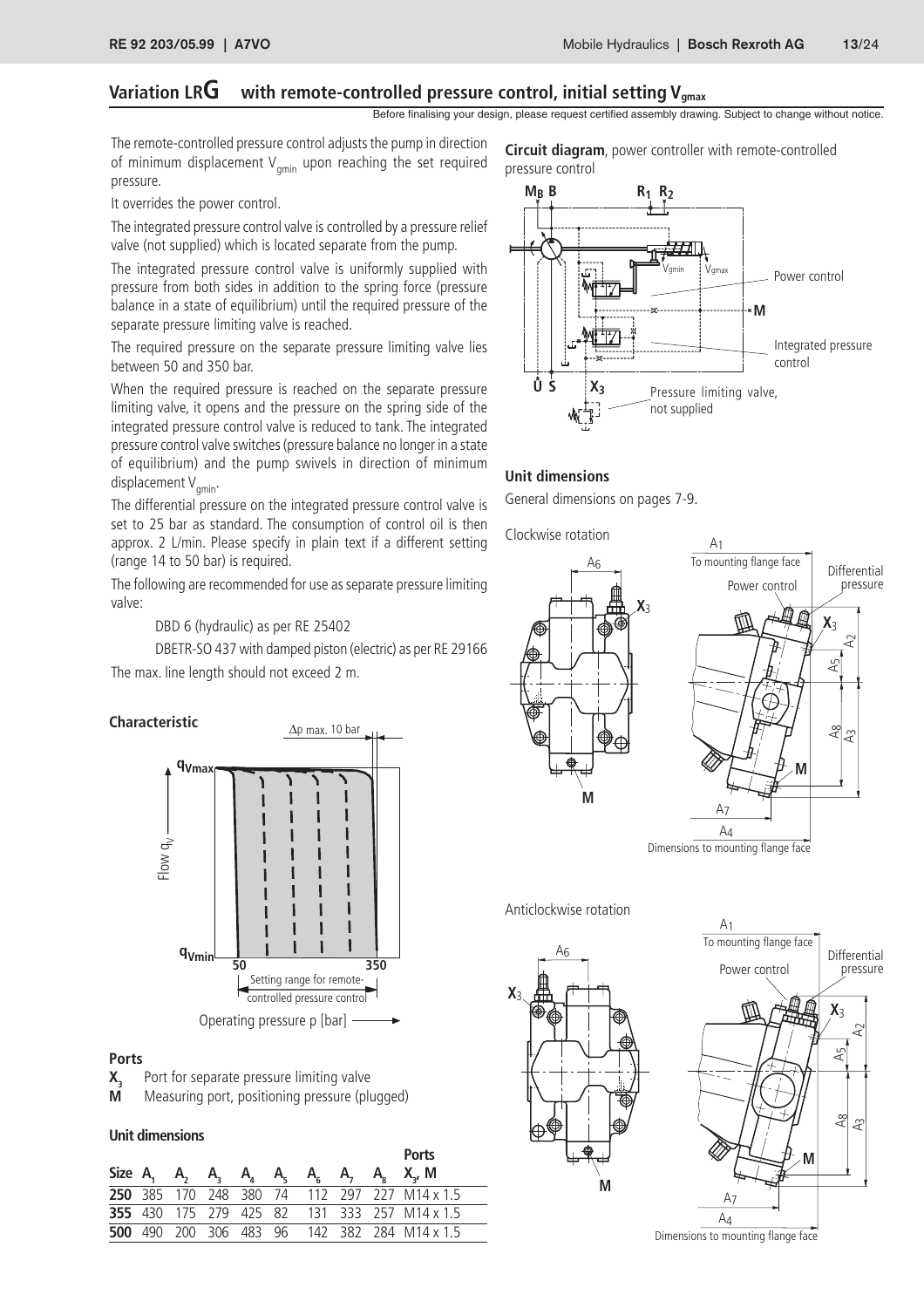# Variation LRDH with hydraulic stroke limitation, initial setting V<sub>gmax</sub>

Before finalising your design, please request certified assembly drawing. Subject to change without notice.

Hydraulic stroke limitation is used for infinite adjustment of the flow between  $V_{\text{cmax}}$  and  $V_{\text{cmin}}$ .

It is overriden by the power control.

Displacement is set by the pilot pressure applied at port  $X_1$ .

Max. permissible pilot pressure  $p_{\text{strax}} =$  approx. 0.3 L/min Control oil loss

approx. 0.3 L/min

Hydraulic pressure limitation takes the required positioning pressure from the high pressure. It must be noted that the operating pressure requires at least 40 bar.

If the pressure is lower, the pump must be supplied with an external positioning pressure of at least 40 bar via port  $X_2$ .

The start of control can be adjusted.

### **Please specify the start of control (bar) in plain text when ordering.**







**H3** ∆pSt for hydraulic stoke adjustment \_\_\_\_\_\_\_\_\_\_\_\_\_ 35 bar Start of control, variable Standard setting for start of control \_\_\_\_\_\_\_\_\_\_\_\_\_\_\_\_\_ 10 bar







#### **Unit dimensions**

General dimensions on pages 7-9.



\* For size 250 and anticlockwise rotation, flared screw fitting BO-RSWV 8SMWD pipe dia. 8 DIN 2391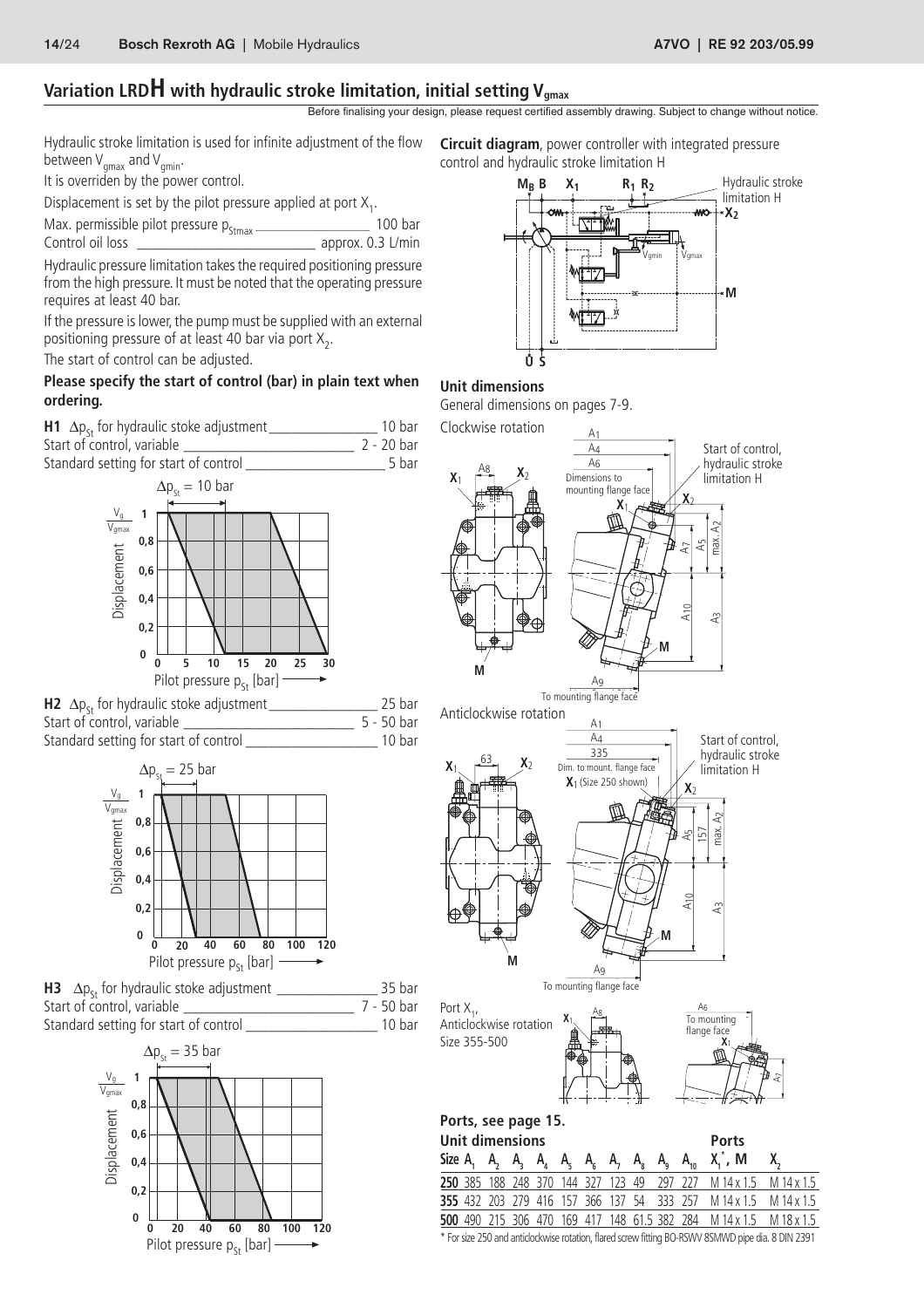## Variation LRD**N** with hydraulic stroke limitation, initial setting V<sub>amin</sub>

Before finalising your design, please request certified assembly drawing. Subject to change without notice.

Hydraulic stroke limitation is used for infinite adjustment of the flow between  $V_{\text{amin}}$  and  $V_{\text{gmax}}$ .

It is overriden by the power control.

Displacement is set by the pilot pressure applied at port  $X_1$ .

Max. permissible pilot pressure  $p_{\text{strax}} =$  approx. 0.3 L/min Control oil loss

approx. 0.3 L/min

A pressure of 40 bar is required for hydraulic stroke limitation. The required positioning oil is taken from the high pressure side.

An external positioning pressure is not required when the operating pressure  $> 40$  bar and V<sub>gmin</sub>  $> 0$ . Port X<sub>2</sub> must be plugged before commissioning in this case. In all other cases, an external positioning pressure of at least 40 bar must be connected to port  $X_2$ .

The start of control can be varied.

#### **Please specify the start of control (bar) in plain text when ordering. Unit dimensions**

**N1**  $\Delta p_{St}$  for hydraulic stoke adjustment  $\frac{1}{2}$  - 20 bar Start of control. variable Start of control, variable



**N2** ∆pSt for hydraulic stoke adjustment \_\_\_\_\_\_\_\_\_\_\_\_\_ 25 bar Start of control, variable Standard setting for start of control example that the 10 bar







**Circuit diagram**, power controller with integrated pressure control and hydraulic stroke limitation N



General dimensions on pages 7-9.

Clockwise rotation





**Ports**

- 
- **X<sub>1</sub>** Pilot pressure port<br>**X**<sub>2</sub> External positionin **X2** External positioning pressure port (plugged in variation LR.**H**)
- Measuring port, positioning pressure (plugged)

#### **Unit dimensions Ports**

|  |  |  |  |  |  | Size A, A, A, A, A, A, A, A, A, A, A, A, X, M X,                         |  |
|--|--|--|--|--|--|--------------------------------------------------------------------------|--|
|  |  |  |  |  |  | <b>250</b> 385 170 275 276 248 248 210 49 377 116 14 M14 x 1.5 M14 x 1.5 |  |
|  |  |  |  |  |  | 355 430 175 300 315 275 278 234 54 425 132 20 M14 x 1.5 M14 x 1.5        |  |
|  |  |  |  |  |  | 500 492 200 325 359 300 322 258 61.5 483 144 20 M14 x 1.5 M18 x 1.5      |  |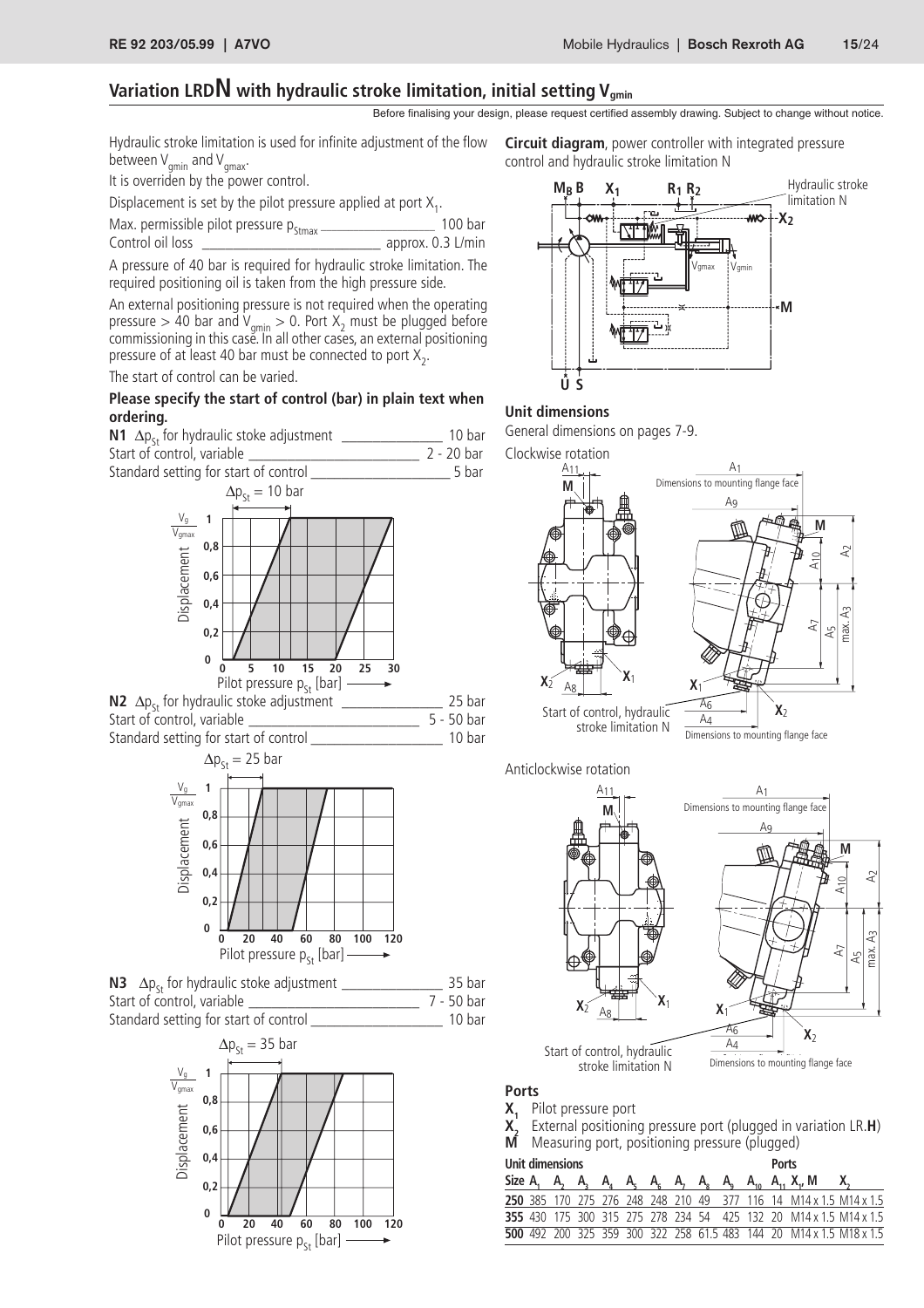## **DR** Pressure controller, initial setting Vgmax

Before finalising your design, please request certified assembly drawing. Subject to change without notice.

The pressure controller maintains the pressure in a hydraulic system constant within its control range despite the changing pump flow requirements. The variable displacement pump supplies only the volume of fluid required by the consumers. The pump automatically adjusts in direction of minimum displacement when the operating pressure exceeds the required pressure set on the integrated pressure control valve.

Pressure control can be set to start between 50 and 350 bar.

#### **Please specify the pressure control setting (bar) in plain text when ordering.**

A pressure relief valve included in the system to safeguard the maximum pressure must have a cracking pressure at least 20 bar above the control setting. **Unit dimensions**

**Circuit diagram**, pressure controller



General dimensions on pages 7-9.

Clockwise rotation







To mounting flange face

Anticlockwise rotation





**Ports M** Measuring ports (Positioning pressure) M 14 x 1.5 (plugged)

| Unit dimensions |  |     |                   |                            |       |  |  |
|-----------------|--|-----|-------------------|----------------------------|-------|--|--|
| Size A,         |  | A,  | A,                | $A_{\scriptscriptstyle A}$ | A.    |  |  |
| 250 385         |  | 161 | 248               | 797 227                    |       |  |  |
| 355 430         |  | 175 | - 279 - 333 - 257 |                            |       |  |  |
| 500 490         |  | 200 |                   | $306$ $382$                | - 284 |  |  |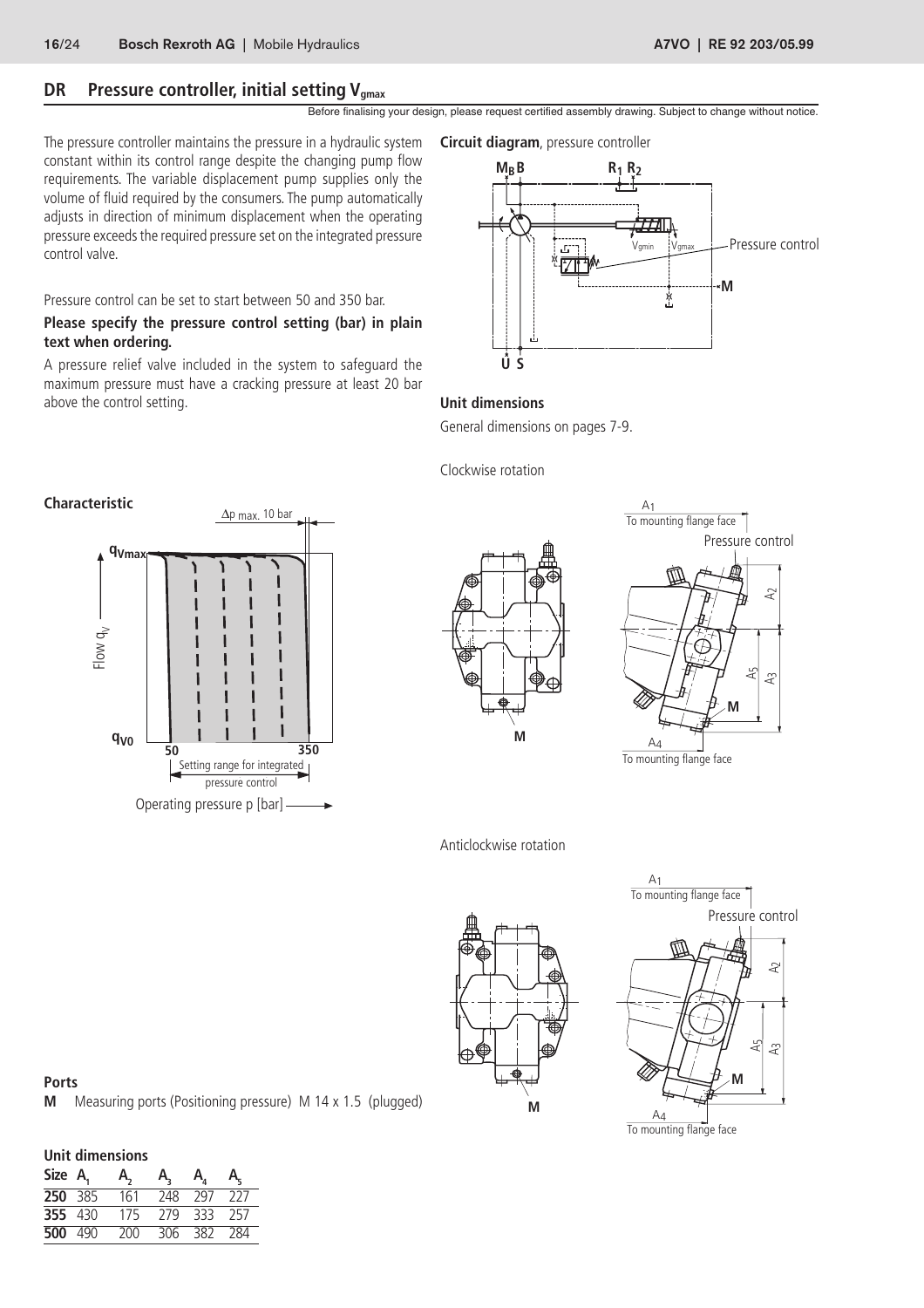## Variation DRG Remote-controlled pressure control, initial setting V<sub>gmax</sub>

Before finalising your design, please request certified assembly drawing. Subject to change without notice.

Port X<sub>3</sub> is additionally installed for remote pressure control The pressure limiting valve located separately from the pump is connected to this port. The pressure limiting valve is not supplied with the DRG.

The integrated pressure control valve is uniformly supplied with pressure from both sides in addition to the spring force (pressure balance in a state of equilibrium) until the required pressure of the separate pressure limiting valve is reached.

The required pressure lies between 50 and 350 bar.

When the required pressure is reached on the separate pressure limiting valve, it opens and the pressure on the spring side of the integrated pressure control valve is reduced to tank. The integrated pressure control valve switches (pressure balance no longer in a state of equilibrium) and the pump swivels in direction of minimum displacement V<sub>qmin</sub>.

The differential pressure on the integrated pressure control valve is set to 25 bar as standard. The consumption of control oil is then approx. 2 L/min. Please specify in plain text if a different setting (range 14 to 50 bar) is required.

The following are recommended for use as separate pressure limiting valve:

> DBD 6 (hydraulic) as per RE 25402 DBETR-SO 437 with damped piston (electric) as per RE 29166

The max. line length should not exceed 2 m.

#### **Characteristic**



### **Ports**

- **X<sub>3</sub>** Port for separate pressure limiting valve<br>**M** Measuring port, positioning pressure (plu
- **M** Measuring port, positioning pressure (plugged)

|     | Unit dimensions |  |  | <b>Ports</b>                         |  |                                                      |
|-----|-----------------|--|--|--------------------------------------|--|------------------------------------------------------|
|     |                 |  |  | Size A, A, A, A, A, A, A, A, A, X, M |  |                                                      |
|     |                 |  |  |                                      |  | <b>250</b> 385 161 248 380 74 112 297 227 M 14 x 1.5 |
|     |                 |  |  |                                      |  | <b>355</b> 430 175 279 425 82 131 333 257 M 14 x 1.5 |
| 500 |                 |  |  |                                      |  | 490 200 306 483 96 142 382 284 M 14 x 1.5            |

**Circuit diagram**, pressure controller with remote control



#### **Unit dimensions**

General dimensions on pages 7-9.

Clockwise rotation



Anticlockwise rotation





Dimensions to mounting flange face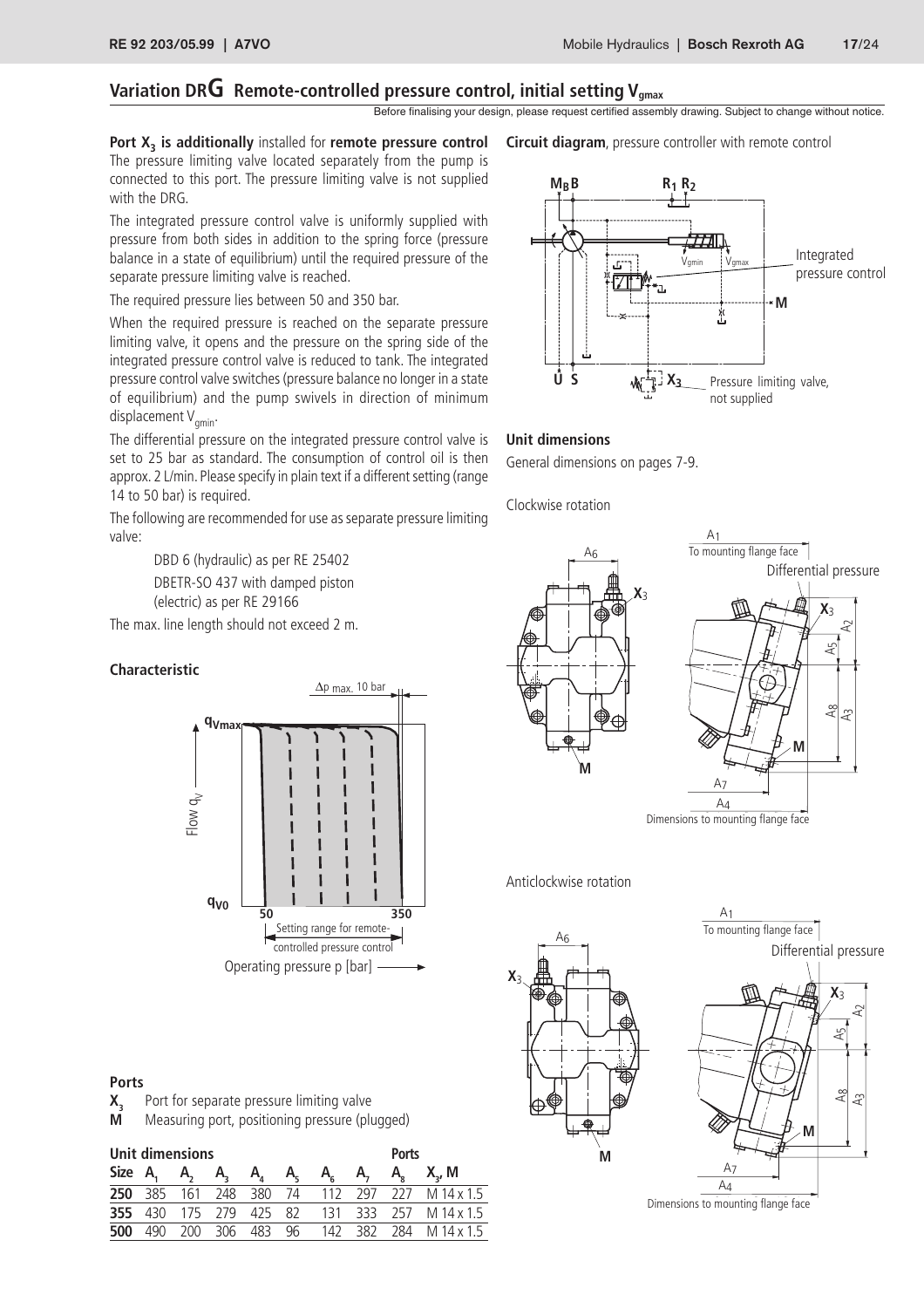## **HD.D** Hydraulic control, dependent on pilot pressure, initial setting V<sub>gmin</sub>

Before finalising your design, please request certified assembly drawing. Subject to change without notice.

Pressure-dependent hydraulic control permits infinitely variable adjust- **Circuit diagram**, hydraulic control dependent on pilot pressure ment of the pump displacement in accordance with the pilot pressure. The adjustment is proportional  $\,$  to the pilot pressure applied to port  $\mathsf{X}_{\mathsf{1}}.$ 

A pressure of 40 bar is required for adjustment. The required positioning oil is taken from the high pressure side.

An external positioning pressure is not required when the operating pressure  $> 40$  bar and V<sub>gmin</sub>  $> 0$ . Port  $X_2$  must be plugged before commissioning in this case.

In all other cases, an external positioning pressure of at least 40 bar must be connected to port  $X_2$ .

|                  | Max. permissible pilot pressure $p_{\text{Strax}}$ . | 100 bar           |
|------------------|------------------------------------------------------|-------------------|
| Control oil loss |                                                      | approx. 0.3 L/min |

The start of control can be adjusted.

#### **Please specify the start of control (bar) in plain text when ordering.**



**Integrated pressure control is supplied as standard** Description, see page 19.





## **Unit dimensions**

General dimensions on pages 7-10.



Dimensions to mounting flange face

max.  $A_3$   $A_2$ 

Æ max.

£

A7

**M**

A5

A13



Table of dimensions and ports, see page 19.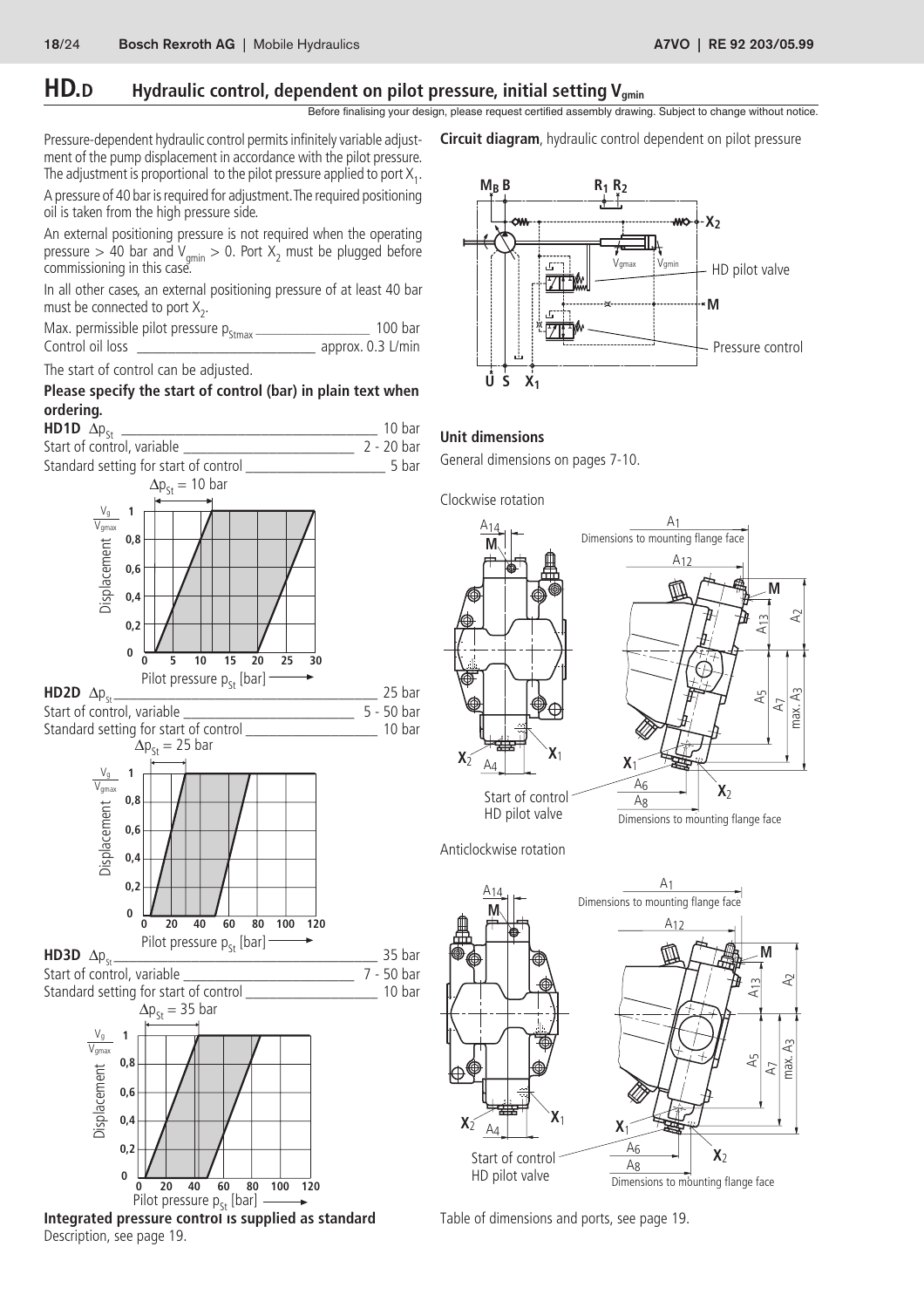## HD.<sup>D</sup> Integrated pressure control / HD.G with remote-controlled pressure control, initial setting V<sub>gmin</sub>

Before finalising your design, please request certified assembly drawing. Subject to change without notice.

#### **HD.D**

Pressure control overrides the HD function and protects the pump against excessive pressure and damage. The pressure control valve is integrated into the port plate and can be set externally. The pump adjusts in direction of minimum displacement upon reaching the set required pressure.

Pressure control can be set to start between 50 and 350 bar.

#### **Please specify the pressure control setting (bar) in plain text when ordering.**

The pressure relief valve included in the system to safeguard the maximum pressure must have a cracking pressure at least 20 bar above the control setting.

Circuit diagram, see page 18.

#### **HD.G**

The remote-controlled pressure control adjusts the pump in direction of minimum displacement  $V_{\text{min}}$  upon reaching the set required pressure. The integrated pressure control valve is controlled by a pressure relief valve (not supplied) which is located separate from the pump.

The integrated pressure control valve is uniformly supplied with pressure from both sides in addition to the spring force (pressure balance in a state of equilibrium) until the required pressure of the separate pressure limiting valve is reached.

The required pressure lies between 50 and 350 bar.

When the required pressure is reached on the separate pressure limiting valve, it opens and the pressure on the spring side of the integrated pressure control valve is reduced to tank. The integrated pressure control valve switches (pressure balance no longer in a state of equilibrium) and the pump swivels in direction of minimum displacement  $V_{\text{amin}}$ .

The differential pressure on the integrated pressure control valve is set to 25 bar as standard. The consumption of control oil is then approx. 2 L/min. Please specify in plain text if a different setting (range 14 to 50 bar) is required.

The following are recommended for use as separate pressure limiting valve: DBD 6 (hydraulic) as per RE 25402

DBETR-SO 437 with damped piston (electric) as per RE 29166 The max. line length should not exceed 2 m.

**Circuit diagram**, hydraulic control dependent on pilot pressure with remote-controlled pressure control



#### **Ports**

- **X<sub>1</sub>** Pilot pressure port<br>**X**<sub>2</sub> External positioning
- 
- **X<sub>2</sub>** External positioning pressure port<br>**X**<sub>2</sub> Port for separate pressure limiting **X<sub>3</sub>** Port for separate pressure limiting valve (HDG)<br>**M** Measuring port, positioning pressure (plugged)
- **M** Measuring port, positioning pressure (plugged)



#### **Unit dimensions**

General dimensions on pages 7-10

Clockwise rotation

Pressure control (or differential pressure HDG)





Anticlockwise rotation



Pressure control (or differential pressure HDG)



**Unit dimensions Size A1 A2 A3 A4 A5 A6 A7 A8 A9 A10 A11** 385 161 275 49 210 248 248 276 380 112 74 432 181 300 54 234 278 275 315 425 131 82 492 200 325 61.5 258 322 300 359 483 142 96 617 255 395 70 325 416 371 462 599 176 84

|             |          |          |          | Ports   |         |             |  |
|-------------|----------|----------|----------|---------|---------|-------------|--|
| <b>Size</b> | $A_{12}$ | $A_{13}$ | $A_{14}$ | X.      | $X_{n}$ | $X_{2}$ , M |  |
| 250         | 377      | 116      | 14       | M14x1.5 | M14x1.5 | M14x1.5     |  |
| 355         | 425      | 132      | 20       | M14x1.5 | M14x1.5 | M14x1.5     |  |
| 500         | 483      | 144      | 20       | M14x1.5 | M18x1.5 | M14x1.5     |  |
| 1000        | 610      | 180      | 25       | M14x1.5 | M18x1.5 | M14x1.5     |  |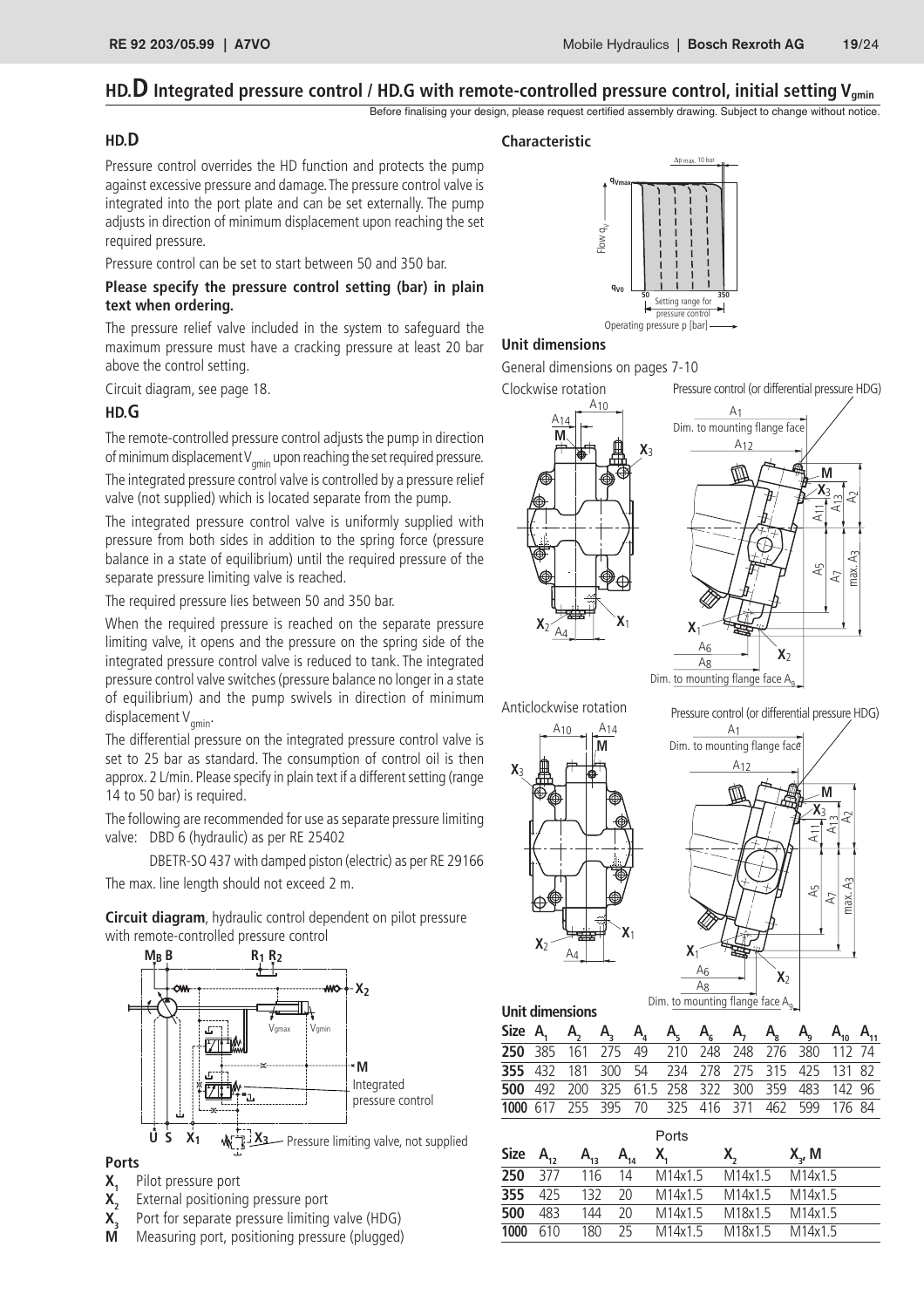# **EP.**D Hydraulic control with electrical proportional valve, initial setting V<sub>gmin</sub>

Before finalising your design, please request certified assembly drawing. Subject to change without notice.

Hydraulic control permits infinitely variable adjustment of the pump displacement.

The displacement is set proportional to the current applied to the solenoid of the proportional pressure-reducing valve DRE 4 K (see RE 29181), i.e. the displacement increases with increasing current intensity.

Various amplifiers from the Rexroth range are available for controlling the proportional valve, see RE 29181.

A pressure of 40 bar is required for adjustment. The required positioning oil is taken from the high pressure side.

An external positioning pressure is not required when the operating pressure  $>40$  bar and V $_{\mathsf{gmin}}>0.$  Port  $\mathsf{X}_2$  must be plugged before commissioning in this case.

In all other cases, an external positioning pressure of at least 40 bar must be connected to port  $X_2$ .

A positioning pressure of 30 bar is required at port P to actuate the proportional valve DR4K.

#### **Positioning pressure at port P**

| required $p_{\text{min}}$ .        |                 |                                     | 30 bar             |
|------------------------------------|-----------------|-------------------------------------|--------------------|
| $p_{max}$ –                        |                 |                                     | 100 <sub>bar</sub> |
| Model                              | Control voltage | Control current                     |                    |
|                                    | (DC)            | Start of control $-$ End of control |                    |
| EP1                                | 12V             | 900 <sub>m</sub> A                  | $-1400mA$          |
| EP <sub>2</sub>                    | 74V             | 450 <sub>m</sub> A                  | $-700mA$           |
| $\tau$ $\sim$ $\tau$ $\sim$ $\tau$ |                 |                                     |                    |

Type of protection IP 65



Integrated pressure control EP.**D** is supplied as standard and overrides EP. Description, see page 21.

#### **Unit dimensions**

|  |  |  |  |  | 250 385 161 275 115 248 276 238 241 36 112 380 74 |  |
|--|--|--|--|--|---------------------------------------------------|--|
|  |  |  |  |  | 355 432 181 300 116 275 315 268 286 36 131 425 82 |  |
|  |  |  |  |  | 500 492 200 325 123 300 359 294 328 43 142 483 96 |  |

|  |  |                                                            |                             | <b>Ports</b>                       |                     |
|--|--|------------------------------------------------------------|-----------------------------|------------------------------------|---------------------|
|  |  | Size $A_{13}$ $A_{14}$ $A_{15}$ $A_{16}$ $A_{17}$ $A_{18}$ |                             | P, $X_3$ (EPG), M, M <sub>et</sub> | $X_{\sim}$          |
|  |  | 250 377 116 14 248 210 49                                  |                             | M14x1 5                            | M14x1 5             |
|  |  | 355 425 132 20 278 234 54                                  |                             | M14x1.5                            | M14x1.5             |
|  |  |                                                            | 500 483 144 20 322 258 61.5 | M14x1.5                            | M <sub>18x1</sub> 5 |
|  |  |                                                            |                             |                                    |                     |



#### **Unit dimensions**

General dimensions on pages 7-9.

Clockwise rotation



Dim. to mounting flange face

**P** Positioning pressure port

**Ports**

- **X<sub>2</sub>** External positioning pressure port<br>**X**<sub>2</sub> Port for separate pressure limiting
- **X<sub>3</sub>** Port for separate pressure limiting valve (EPG)<br>**M** Measuring port, positioning pressure (plugged
- **M** Measuring port, positioning pressure (plugged)<br>**M** Measuring port, pilot pressure (plugged)
	- Measuring port, pilot pressure (plugged)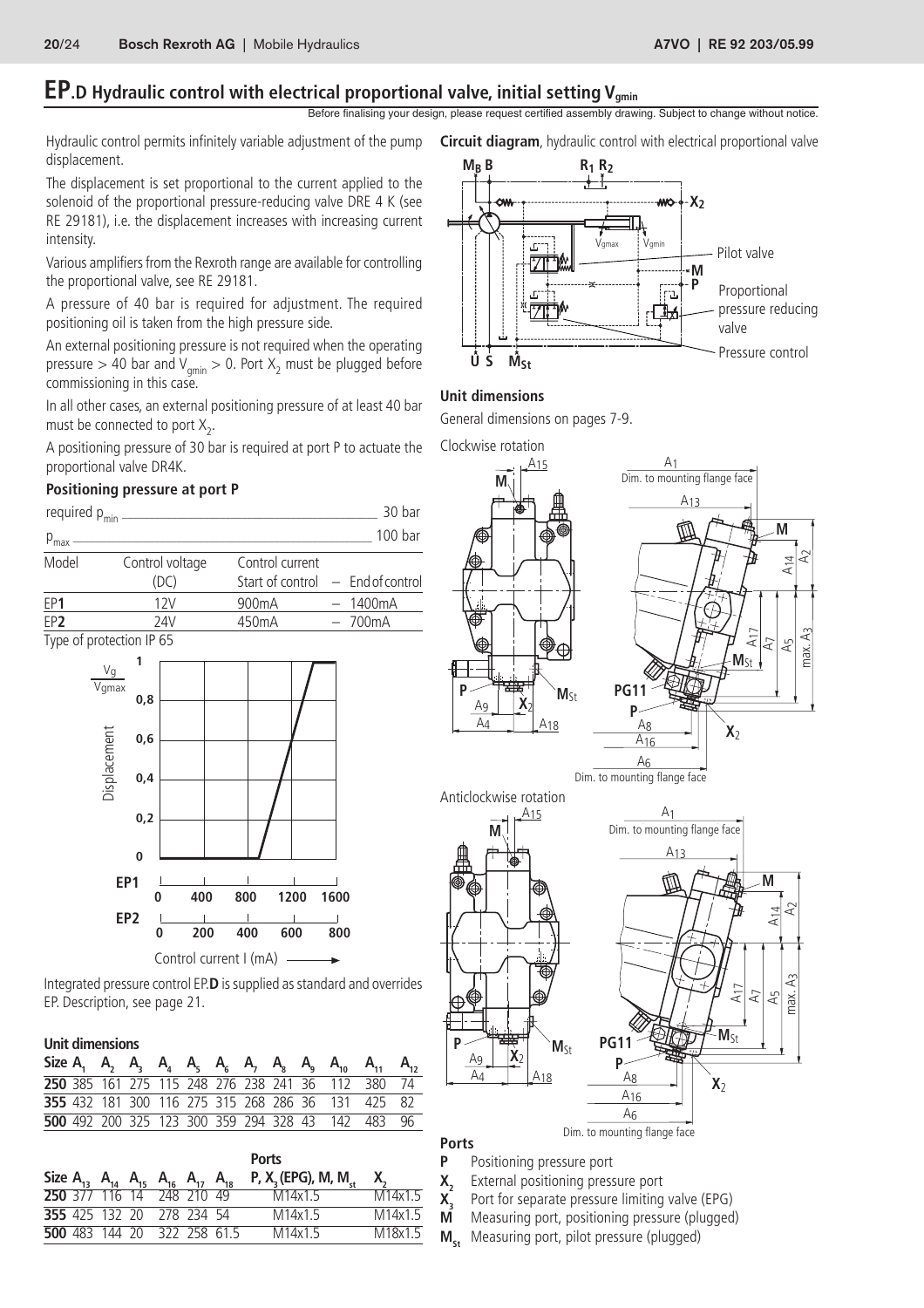## **EP.D** Integrated pressure control / EP.G with remote-controlled pressure control, initial setting V<sub>gmin</sub>

Before finalising your design, please request certified assembly drawing. Subject to change without notice.

#### **EP.D Integrated pressure control**

#### **Characteristic**

Pressure control overrides the ED function and protects the pump against excessive pressure and damage. The pressure control valve is integrated into the port plate and can be set externally. The pump adjusts in direction of minimum displacement upon reaching the set required pressure.

Pressure control can be set to start between 50 and 350 bar.

#### **Please specify the pressure control setting (bar) in plain text when ordering.**

The pressure relief valve included in the system to safeguard the maximum pressure must have a cracking pressure at least 20 bar above the control setting.

Circuit diagram, see page 20. **Unit dimensions**

#### **EP.G with remote-controlled pressure control**

The remote-controlled pressure control adjusts the pump in direction of minimum displacement  $V_{\text{min}}$  upon reaching the set required pressure.

The integrated pressure control valve is controlled by a pressure relief valve (not supplied) which is located separate from the pump.

The integrated pressure control valve is uniformly supplied with pressure from both sides in addition to the spring force (pressure balance in a state of equilibrium) until the required pressure of the separate pressure limiting valve is reached.

The required pressure lies between 50 and 350 bar.

When the required pressure is reached on the separate pressure limiting valve, it opens and the pressure on the spring side of the integrated pressure control valve is reduced to tank. The integrated pressure control valve switches (pressure balance no longer in a state of equilibrium) and the pump swivels in direction of minimum displacement  $V_{\text{amin}}$ .

The differential pressure on the integrated pressure control valve is set to 25 bar as standard. The consumption of control oil is then approx. 2 L/min. Please specify in plain text if a different setting (range 14 to 50 bar) is required.

The following are recommended for use as separate pressure limiting valve:

DBD 6 (hydraulic) as per RE 25402

DBETR-SO 437 with damped piston (electric) as per RE 29166

The max. line length should not exceed 2 m.

**Circuit diagram**, hydraulic control with electrical proportional valve and remote-controlled pressure control





General dimensions on pages 7-9.

Clockwise rotation





Anticlockwise rotation

Pressure control (or differential pressure EPG)



Pressure limiting valve, not supplied Table of dimensions and ports, see page 20.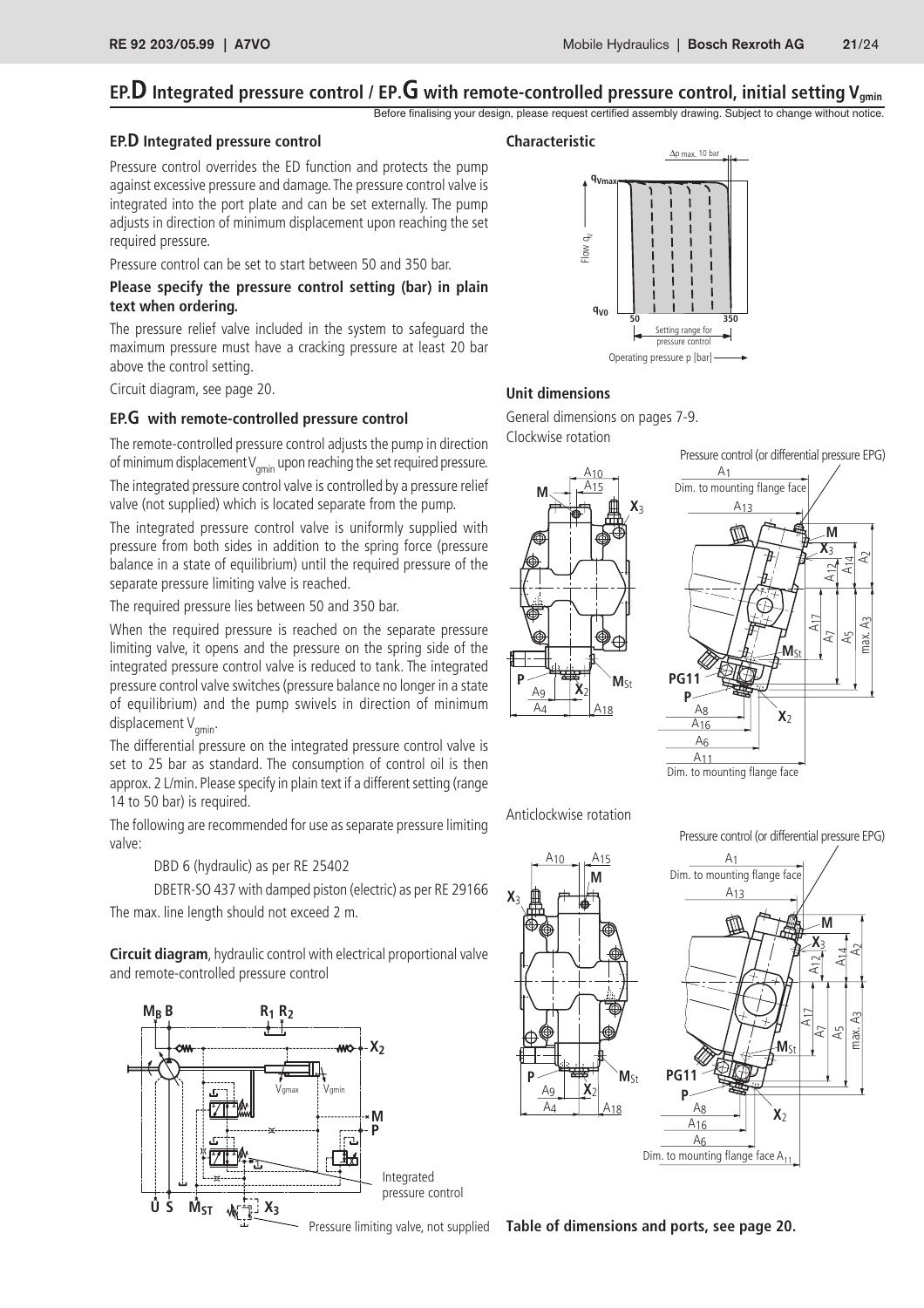## **V Visual swivel angle indication / E Electrical swivel angle indication**

Before finalising your design, please request certified assembly drawing. Subject to change without notice.

#### **V Visual swivel angle indication**

The swivel position is indicated by a pin at the side of the port plate (cap nut must be removed).

The protruding length of the pin varies in accordance with the position of the control cam.

#### The pump is at **zero** when it is **flush with the port plate**.

The **length of the pin is approx. 8 mm** when swivelled to maximum  $V_{\text{amax}}$ .





## **Unit dimensions**

Visual indication V **Electrical** indication E



| Unit dimensions |            |       |     |     |                         |  |  |
|-----------------|------------|-------|-----|-----|-------------------------|--|--|
| Size A,         |            | A.    | А,  | A,  | $\mathsf{A}_{\epsilon}$ |  |  |
| 250             | 136.5      | 182   | 73  | 238 | 11                      |  |  |
| 355             | 159.5      | 205   | 84  | 266 | 11                      |  |  |
| 500             | 172.5      | 218   | 89  | 309 | 11                      |  |  |
|                 | 1000 208.5 | - 254 | 114 | 402 | 11                      |  |  |

\* Value for removal of the cap nut



#### **Unit dimensions**

General dimensions on pages 7-10. General dimensions on pages 7-10.



#### **E Electrical swivel angle indication**

The pump position is indicated via an inductive position transducer in this case.

The transducer transforms displacement of the control device into an electrical signal via which the swivel position can be fed to an amplifier card, for example.

Inductive position transducer type  $109 - 03 - 01$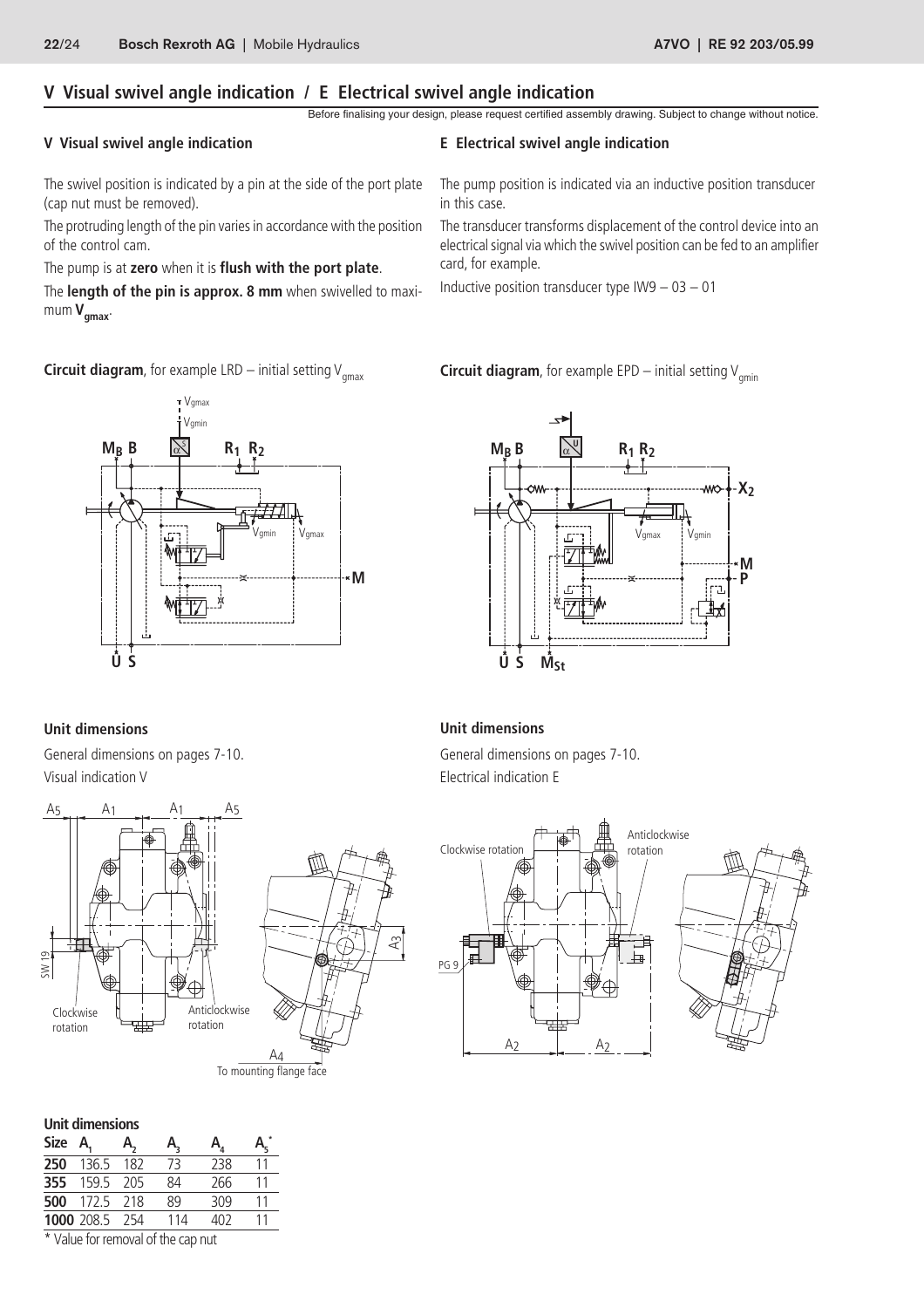# **Preferred types**

| <b>Preferred types (shorter delivery periods)</b> , please specify type and Ident number when ordering |                  |  |  |  |  |  |
|--------------------------------------------------------------------------------------------------------|------------------|--|--|--|--|--|
| <b>Type</b>                                                                                            | <b>Ident No.</b> |  |  |  |  |  |
| A7V O 250 DR/63R-VPB02                                                                                 | 934705           |  |  |  |  |  |
| A7V O 250 LRD/63R-VPB02                                                                                | 940153           |  |  |  |  |  |